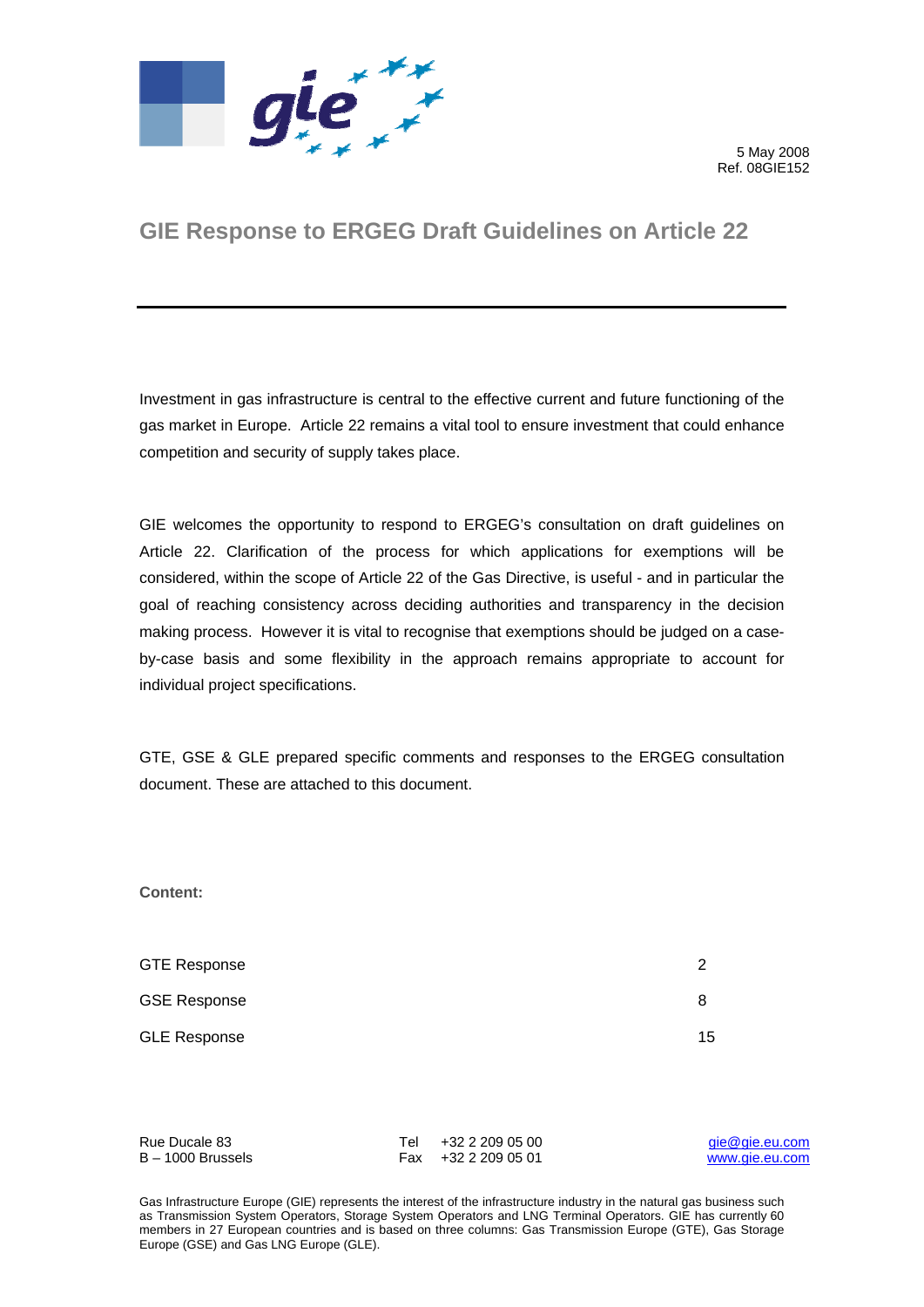

# **GTE Response to ERGEG Draft Guidelines on Article 22**

#### **Introduction**

Investment in gas infrastructure is central to the effective current and future functioning of the gas market in Europe. Article 22 remains a vital tool to ensure investment that could enhance competition and security of supply takes place.

GTE welcomes the opportunity to respond to ERGEG's consultation on draft guidelines on Article 22. Clarification of the process for which applications for exemptions will be considered, within the scope of Article 22 of the Gas Directive, is useful - and in particular the goal of reaching consistency across deciding authorities and transparency in the decision making process. However it is vital to recognise that exemptions should be judged on a case-by-case basis and some flexibility in the approach remains appropriate to account for individual project specifications.

By way of general introduction GTE would like to highlight the concern that the interpretation of the Article 22 process is often confused in relation to the nature of the investment being considered. Major investments tend to fall into four categories: LNG Terminals, Gas Storage Projects, Transmission Projects and Interconnector Projects. The fact that in many parts of Europe the last two of these are often viewed as one and the same, leads to further confusion in interpreting Article 22. Within Member States transmission is regarded as a regulated monopoly activity generally with an accompanying regulatory regime which should encourage investment and hence avoid the need for a regime like Article 22. In many Member States many people feel interconnector projects should also be subject to monopoly regulation by NRAs. However, as the EC's 3<sup>rd</sup> Package recognises, a mature regulatory regime within each Member State which encourages investment does not always exist yet, and in particular there is no EU or Regional regime which encourages or facilitates investment in inter-Member State infrastructure such as interconnectors. GTE looks forward to the 3<sup>rd</sup> Package introducing developments towards ensuring such a robust and stable investment climate is in place through extension of NRAs responsibilities and the introduction of ACER.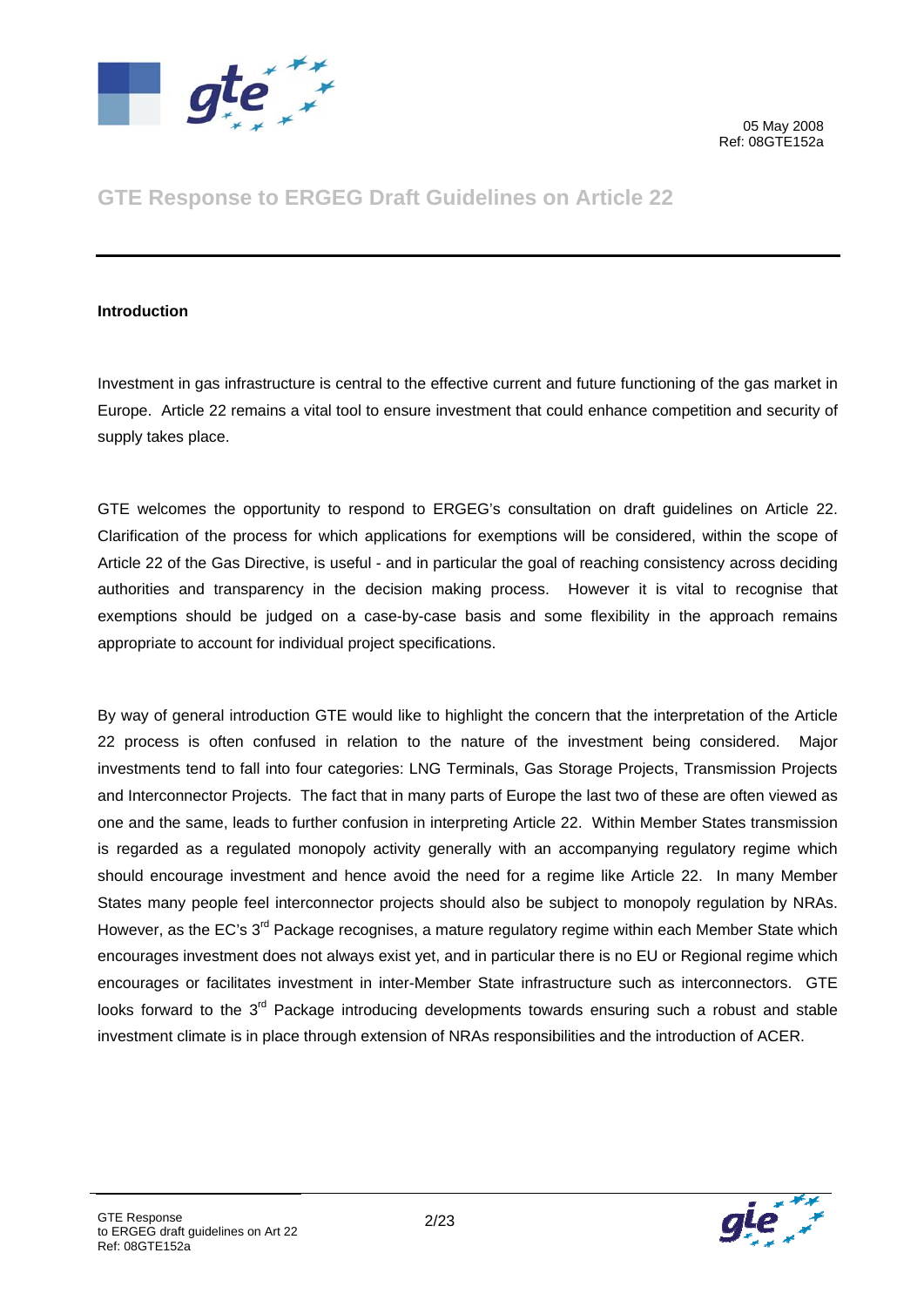

### Comments on ERGEG Consultation on Draft Guidelines for Article 22

GTE has a number of specific comments in response to the consultation questions asked, however would like to stress a key concern identified during analysis of the proposed guidelines which relates to the review of exemption decisions. It is fundamental to investor decision making that there is a stable and predictable regulatory framework, and this applies equally to the granting and application of exemptions. Therefore the only appropriate form of review concerns the pre-set conditions specified when an exemption is granted. Amendment or revocation of an exemption should only be possible in case the applicant breaks applicable law or does not comply with the conditions set in advance by the authorities. Review clauses beyond this are therefore not appropriate as any uncertainty in the criteria for review will undermine investment decisions taken, and exemptions which impose further clauses for review will likely result in hindering future decisions from being made.

GTE agrees that it is important to thoroughly assess applications for Article 22 exemptions, however, whilst it is important to assess related information, it is also important to ensure that there is a balance in terms of the information requirement and the associated costs for the project initiator, given that such projects, if unsuccessful, will not go ahead and therefore any upfront costs may represent a significant risk.

GTE would also like to stress the requirement for clarity and certainty in timings associated with the processing of article 22 exemptions. Due to the capital intensive nature and long-lead times associated with projects for which exemptions may be considered, a timely approach is required in order to provide transparency and allow adequate risk assessment by applicants. It would be useful for such timings to be included in any process guidelines adopted.

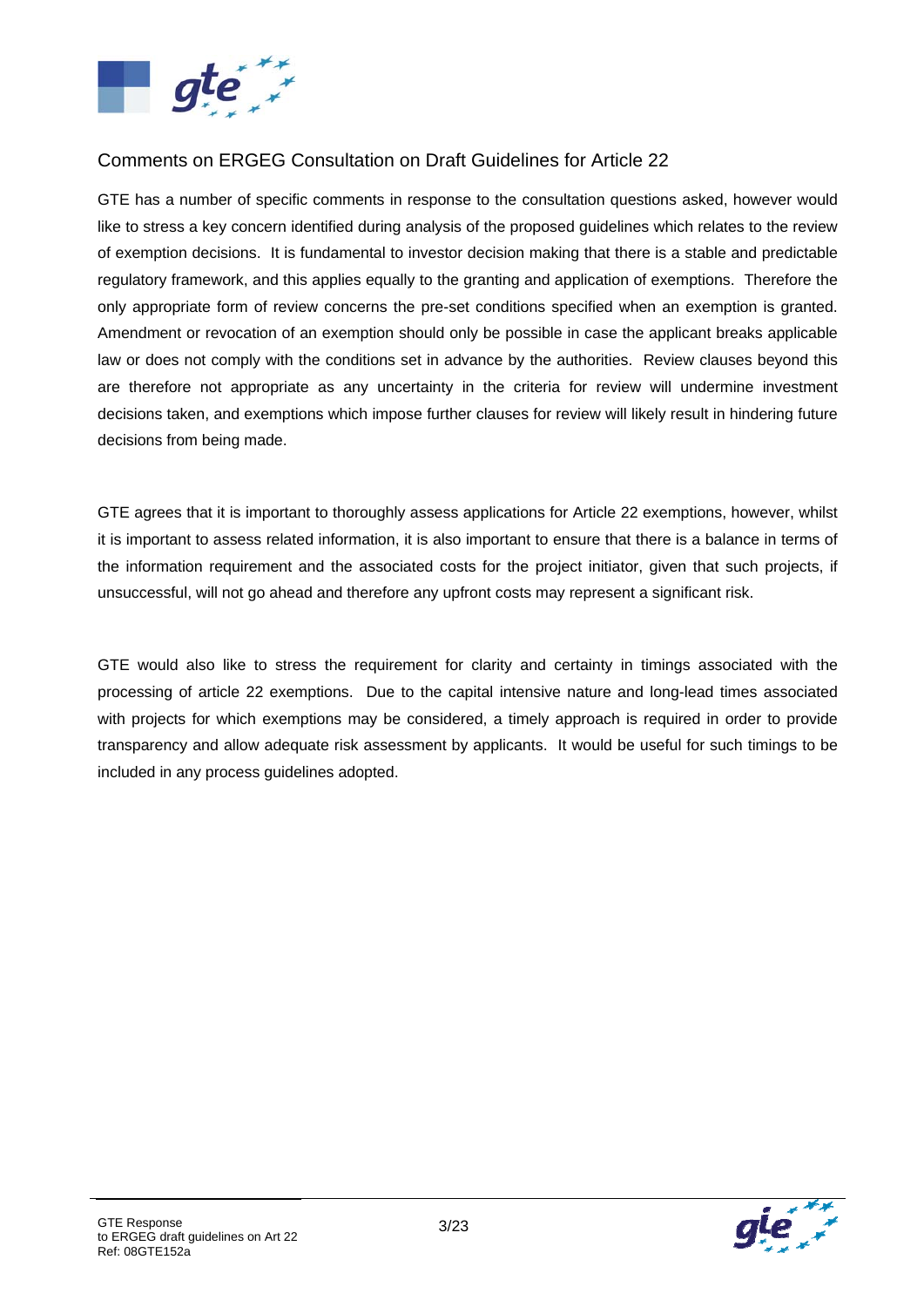

### **Answers to questions to stakeholders**

**Q1. Do you consider the described general principles and guidelines appropriate to achieve a consistent and transparent framework for competent authorities when deciding on exemption procedures?** 

The described principles and guidelines may offer guidance for competent authorities when deciding on exemption procedures. However, GTE has a number of general and specific comments included in this response which GTE offers for consideration.

#### **Q2. Do you consider the present scope of eligible infrastructure to be too narrow?**

The aim of the guidelines is to provide detail for the process through which applications will be considered, rather than redefining the scope of the eligible infrastructure. As a consequence, GTE does not consider this question within the scope of the current consultation.

**Q3. Do you consider open season (or comparable) procedures an important tool in assessing market demand for capacity with respect to determining the size of the project applying for exemption, as well as in the subsequent capacity allocation? Should open season (or comparable) procedures be mandatory?** 

Open Season is a useful tool for assessing market demand as well as subsequent capacity allocation; however it is not the only tool available or appropriate. GTE thinks that whatever the tool used by the applicant, it should be objective, transparent and non-discriminatory and should be open to all (existing and potential) market players. It is important that there is clarification on the information required for application; however the means by which such information is gathered should remain a matter for the applicant concerned provided it complies with the above mentioned criteria.

#### **Q4. Should open seasons also be used to allocate equity?**

The way equity is to be allocated should be decided by the initiators of the project. Allowing partners to participate will introduce additional conditions, either financial, technical or contractual, that might influence the access regime or the tariff structure envisaged by the initiators and prevent them from investing. An

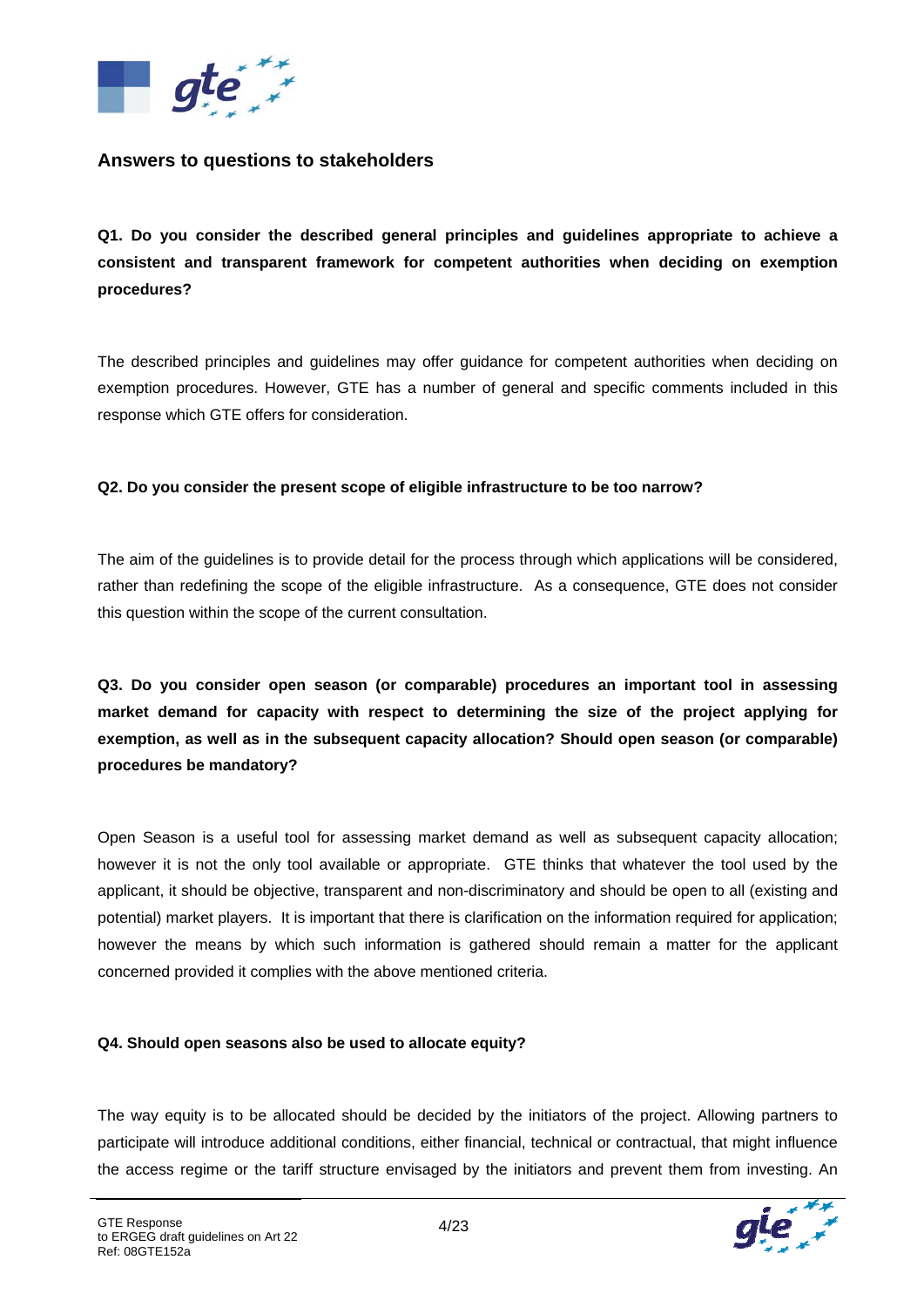

open season could of course be a mechanism to attract project partners and the initiators should be free to use the mechanism they prefer.

**Q5. Some stakeholders think that Art. 22 should be applied differently to LNG terminals as they may be generally better suitable for enhancing competition and security of supply than other types of eligible infrastructure. What is your point of view on this? If you agree, how should this be reflected in the guidelines?** 

Please see GLE response.

### **Q6. Are the described criteria for assessing the effects of an investment in infrastructure on enhancement of competition in gas supply appropriate?**

GTE agrees that the assessment must involve an analysis of the effect of an exemption on the competitive structure of the market; however GTE has some concerns with the described criteria for undertaking such an assessment:

3.2.1.2 (a) – It is understandable that an applicant should provide information concerning its market position, however additional information on other concerned parties may be beyond the ability of the applicant to provide, and would likely represent speculation on behalf of the applicant. Therefore, the inclusion of this in the specified criteria is not appropriate.

 $3.2.1.2$  (c) – It is unclear if the information detailed is to be provided by the applicant, or the competent authority - in fact it would not be appropriate for the applicant to provide much of the information (Existing and (other) potential competitors; comparing and ranking the proposed project with other existing and planned projects; Predominant cost structure in the relevant market; Possible alternatives; Expected behaviour and reaction of companies already active in the market). Irrespective of the information source, it must be assured that the competent authority provides thorough justification for what information has been used and how it has been interpreted in any assessment made.

Finally it is unclear if the defined criteria for assessment of competition enhancement are comprehensive, and there must remain a degree of flexibility in the application requirements depending on individual project and applicant circumstances considered on a case-by-case basis.

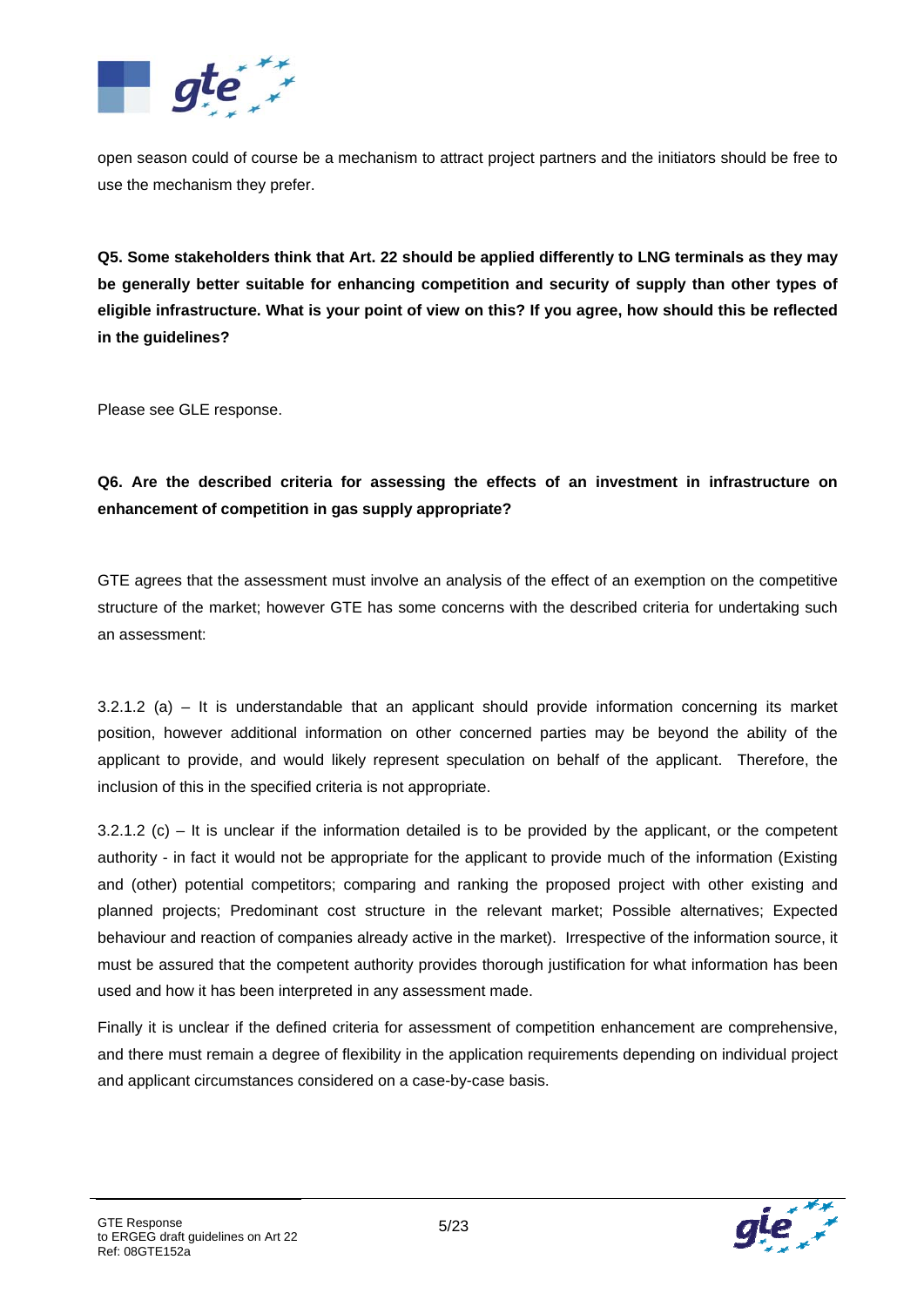

### **Q7. Are the described criteria for assessing the effects of an investment in infrastructure on enhancement of security of supply appropriate?**

These criteria could be appropriate but there seems to be no need to be prescriptive. There can be many reasons why a specific infrastructure investment could positively contribute to security of supply.

Furthermore, GTE does not understand why the NRA would assess the granting of an exemption for the same project to another party. The market is liberalised, which means the initiative for projects is with market parties and it is not the task of the NRA to determine which party 'wins' the project.

#### **Q8. Are the described criteria for the risk assessment appropriate?**

GTE agrees that it is important to assess the level of risk associated with an application, and it is vital that the regulators provide a stable and predictable regulatory framework. In particular it is vital for project initiators, as well as for (potential) lenders, that the duration of an exemption is fully understood up front, any change to the exemption duration can seriously impact the financial viability of a project. It is unclear if the defined criteria for risk assessment are comprehensive, and there must remain a degree of flexibility in the application requirements depending on individual project specifications considered on a case-by-case basis.

**Q9. Are the described criteria for assessing whether the exemption is not detrimental to competition or the effective functioning of the internal gas market or the efficient functioning of the regulated system to which the infrastructure is connected, appropriate?** 

GTE agrees that it is important to assess the potential impact on competition/internal market/regulated system. In particular it is important that applications are analysed to ensure new projects do not put at risk cost recovery of existing infrastructure subject to rTPA. It is unclear if the defined criteria are comprehensive, and there must remain a degree of flexibility in the application requirements depending on individual project specifications considered on a case-by-case basis.

#### **Q10. To what extent should consultations with neighbouring authorities be done?**

Different projects will have different requirements and impacts on neighbouring countries, therefore the extent of required consultation with neighbouring authorities depends on the scope and impact of the

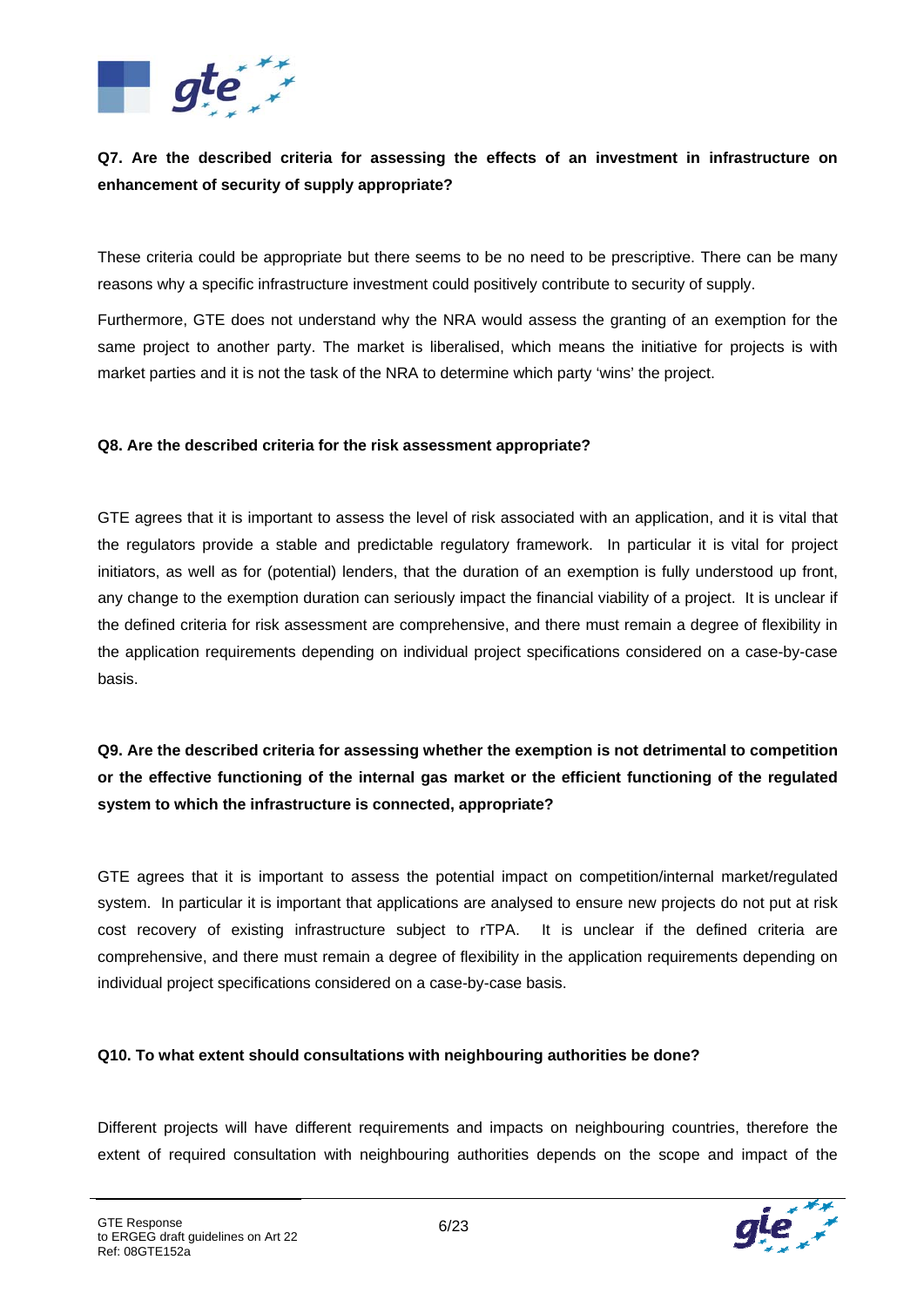

specific project. Obviously, for cross-border projects, coordination between the relevant deciding authorities is of key importance.

**Q11. Parts 3.3.1.1 and 3.3.1.2 of the proposed guidelines deal respectively with partial and full exemptions. Do you consider the described decisions (partial/full exemption) appropriate in safeguarding the goal of Directive 2003/55/EC in making all existing infrastructure available on a non-discriminatory basis to all market participants and safeguarding the principle of proportionality?** 

GTE welcomes that fact that Article 22 offers much flexibility regarding the deciding authority's ability to adjust the request for an exemption and the decision on what will be exempted. Partial or full exemption of TPA and tariffs, if required limited in time, is possible. Such decisions should be taken on a case-by-case basis taking into account all relevant circumstances. Providing guidelines in this area should not restrict this flexibility.

**Q12. Do you believe that Art 22 exemptions should also benefit incumbents or their affiliates? If yes in what way and to what extent?** 

Providing that an application is able to meet all 5 criteria under which assessment is made, exemptions on principle should be available to all applicants.

**Q13. Do you agree that under certain circumstances, deciding authorities should be entitled to review the exemption? How can it be assured that this does not undermine the investment?** 

Please refer to review comments in introduction.

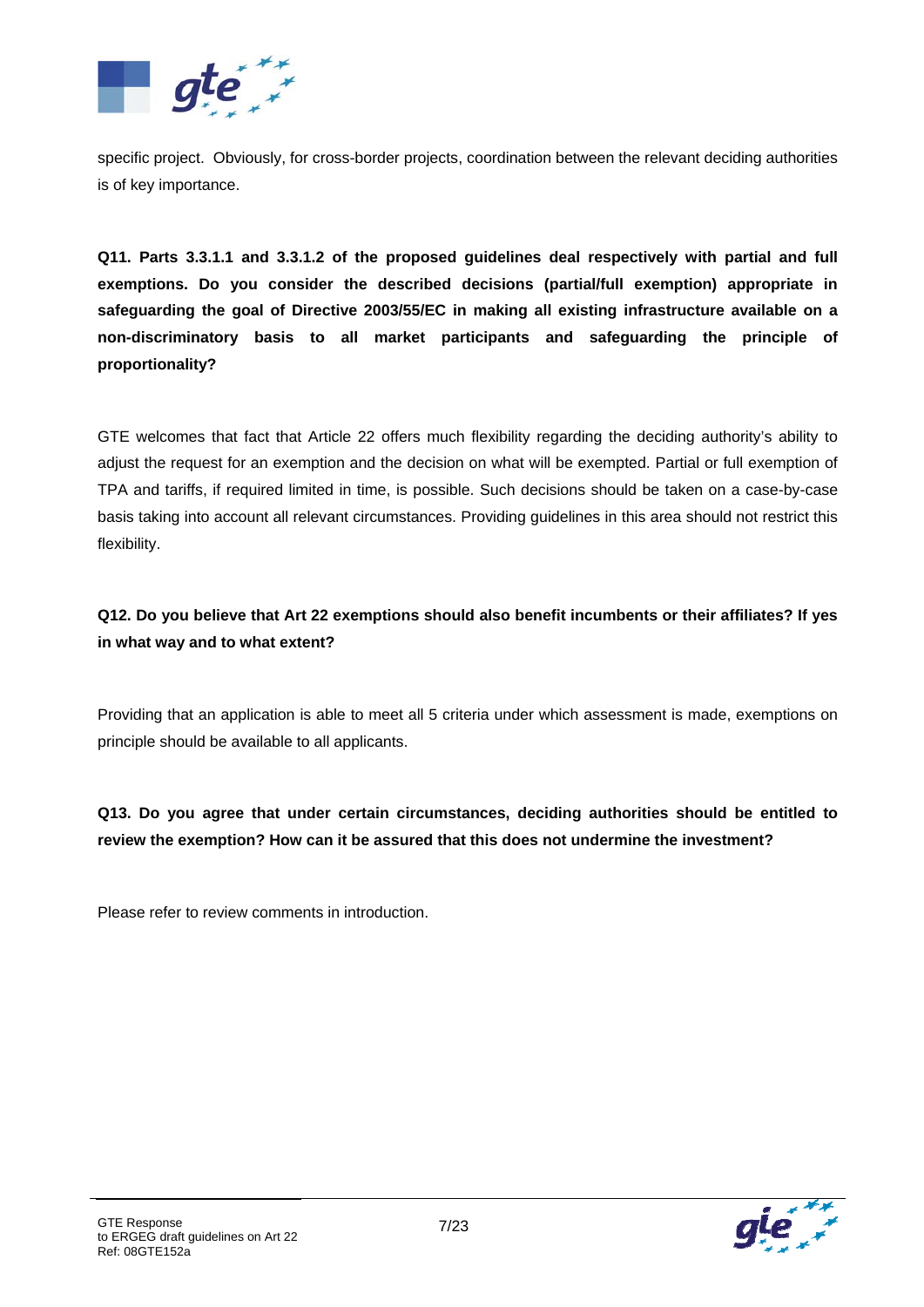

# **GSE Response to ERGEG Draft Guidelines on Article 22**

#### **Introduction**

GSE appreciates the opportunity to contribute to the ERGEG consultation on Draft Guidelines on Article 22.

The proposed Guidelines aim to harmonize the approach within the EU for implementing Article 22 and to guide deciding authorities in making their decisions based on that article. Nevertheless, GSE would like to stress that it is important that deciding authorities continue to take account of national specificities.

GSE is not aware of any major concerns from its member companies regarding the clarity of the current guidelines related to Article 22, although improvements could be made with respect to the timeliness of the process, the transparency of NRA considerations and the possibility for appeal. The European Commission was made aware of this fact when GSE was invited to provide input to the (recently published) EC guidelines on art.22. Yet investment in storage is a priority area for GSE and Article 22 remains an important tool for facilitating investment.

Projects which are exempted under Article 22 have, by definition, a proven beneficial impact on both competition and security of supply. GSE's general position is that the guidelines should stay within the scope of the legislative text of Article 22 Gas Directive and not impose additional requirements.

GSE would like to highlight the following comments on the proposed Guidelines. The answers to the specific questions to stakeholders will be given in annex.

GSE would like to draw attention to the existence of negotiated TPA for storage as a regime left to the discretion of Member States according to Directive 2003/55/EC. GSE would like to express concern about ERGEG's position on nTPA as a form of exemption<sup>[1](#page-7-0)</sup>; it appears that in the draft guidelines, probably just as a transposition of the applicable regime to transportation, Article 22 is seen as derogation to regulated TPA<sup>[2](#page-7-1)</sup>. This position is clearly not in line with Directive 2003/55/EC. The

<span id="page-7-0"></span><sup>1</sup>  $1$  Among the different kinds of exemptions, negotiated TPA is seen as a "partial exemption from tariff regulation"  $_{2.5}^{(p.16)}$ .

<span id="page-7-1"></span>P.5 of GGP Art. 22 : " there are circumstances where investment may not be undertaken if subject to all of the requirements associated with a regulated TPA regime". P.6 « it represents a deviation from rTPA ». P.7 "the risk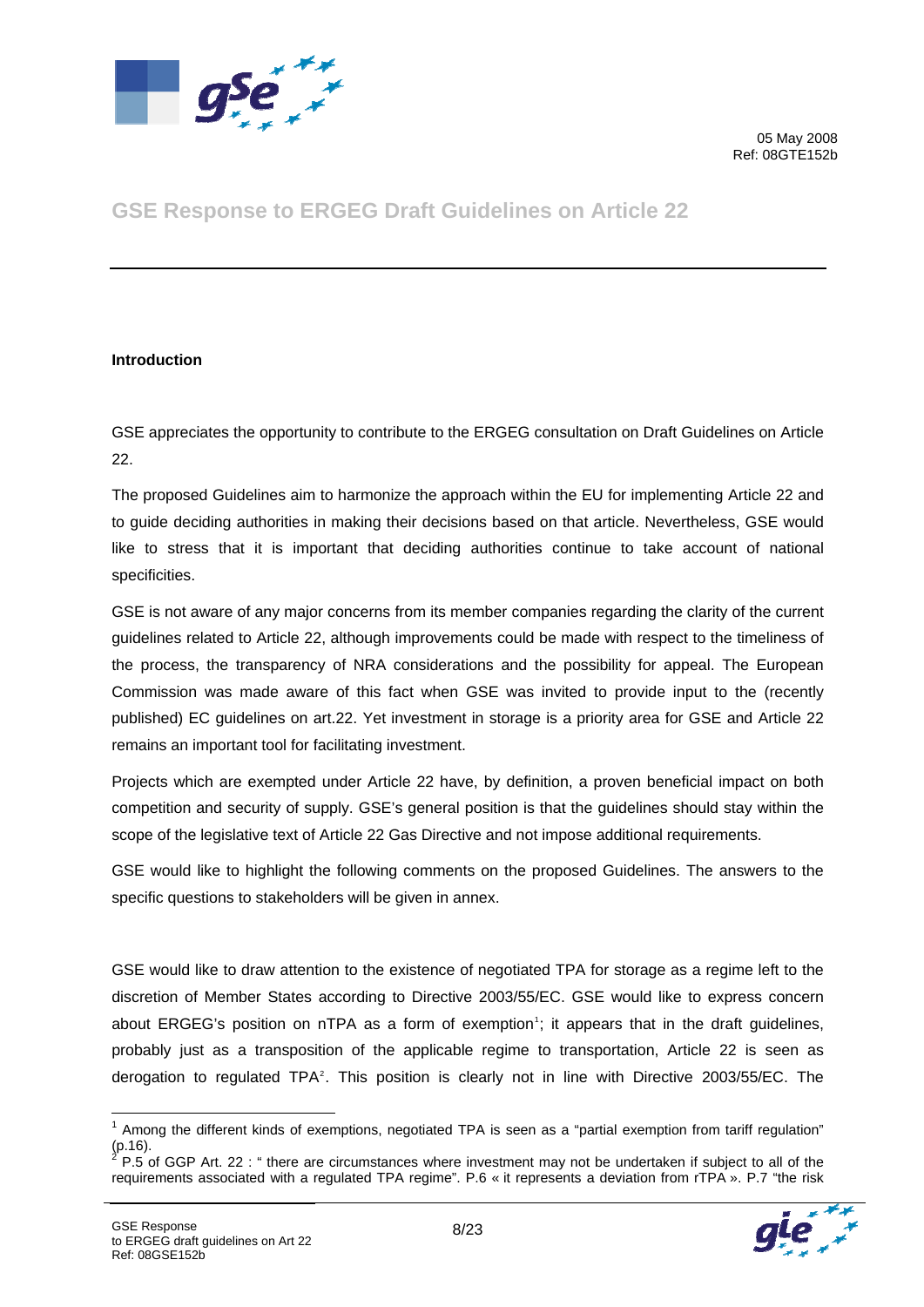

Guidelines should follow the Directive and eligibility for a TPA exemption should include storage facilities under a negotiated TPA regime.

#### **Open season for storage**

Open seasons (or comparable mechanisms) may be helpful tools in the assessment of market demand but GSE would like to stress that they are not always an appropriate evaluation tool for storage. For reasons mentioned below, open seasons for storage should not in itself be mandatory. Furthermore, making this process mandatory would go beyond the scope of the current legislation.

Firstly, storage project developments have long lead times (10-12 years for an aquifer, 5-8 years for a depleted field) and secondly, users' (especially traders') valuations of a storage project are commonly based on a comparison with the short/medium term prices (up to 3 years) given by the market.

This implies that open seasons may, under those circumstances, not provide the right investment signals over the time horizon required for the investment decision. As a result, open seasons may in some cases not provide the required stimulus for investments if the current market conditions are not favourable.

Other means like, for example, traditional demand forecasts or an appropriate range of contract durations can – in those circumstances – possibly be more adequate for determining total demand in a certain market area.

In the specific case of storage, it should be obvious that the use of an open season could not lead to a consistent development or expansion plan of a facility: the size of a project, although based on market demand, will in general also (and sometimes exclusively) depend on or be limited by the technical and physical characteristics of infrastructure (e.g. reservoir size) and on the risk in terms of the amount of money to be invested that a company is willing to accept.

#### **Exemption applicants**

1

The guidelines emphasize the very high improbability for an incumbent to get an exemption<sup>[3](#page-8-0)</sup>.

GSE believes that Article 22 exemptions should in principle be available to every storage operator, whether incumbents (or their affiliates) or newcomers, provided that the five criteria under Article 22 are

<span id="page-8-0"></span>difficult for dominant players or their affiliates to receive TPA exemptions". ERGEG adds that "market shares of 50% or more may in themselves be evidence of a dominant market position", according to Community case law (p.11). "A dominant player willing to get an exemption must prove that its market position will decrease as a result of the exemption and must show how the investment will contribute to enhance the position of smaller players" (p.12). ERGEG "reminds the competent authorities that there is a greater likehood that competition will be enhanced when an exemption is given to a new entrant" (p.12).



addressed under Art.22 […] can be assumed to be relevant where the […] investor would not be able to invest in the necessary new infrastructure under a regulated TPA regime." P.8 "deviations from the requirements of rTPA should [only] facilitate the investment that would otherwise not be brought forward."<br><sup>3</sup> P.7 of GGP Art. 22:"art.22, which requires that new infrastructure enhance competition […] makes it very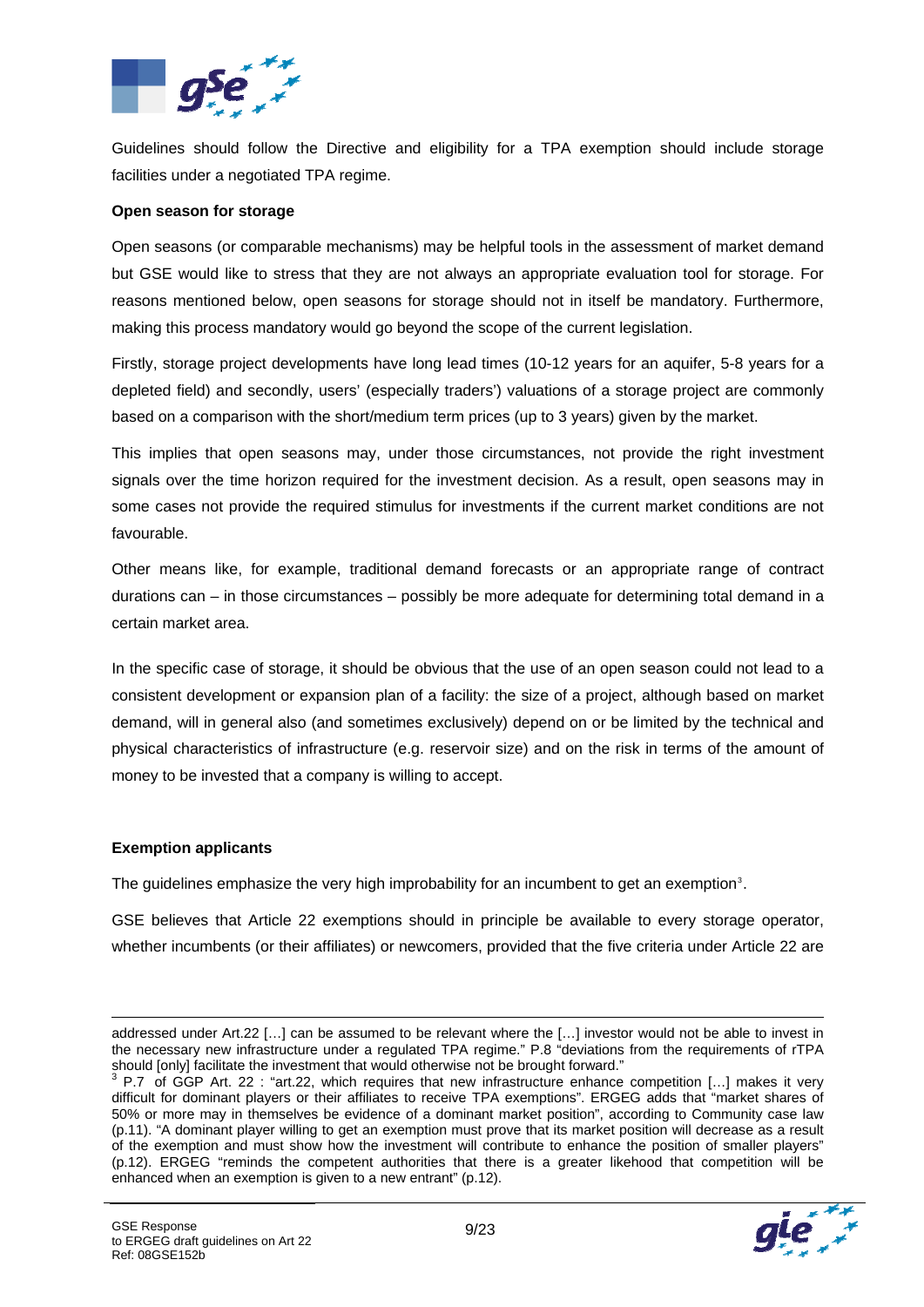

met and that exemptions are granted within a framework that ensures competition. Furthermore, GSE considers that a distinction should be made between suppliers and infrastructure system operators.

#### **Exemption duration**

According to the Draft Guidelines on Article 22, the duration of the exemption should not be longer than the expected pay-back period of the project as assessed by the NRA.

This is not in line with Directive 2003/55/EC, which states that on a case-by-case basis consideration may be given to the need to impose conditions regarding duration of the exemption; when deciding on such condition the authority shall take account of, in particular, the duration of contracts,  $(...)$  the time horizon of the project and national circumstances.

Furthermore, GSE underlines the need for a cooperation process between the investor and the NRA, where the investor shall propose the expected pay-back period underlined by the economic evaluation and any other relevant considerations.

#### **Exemption review**

Concerning the possibility of reviewing granted exemptions, it is essential in GSE's view that the criteria are specified in advance. Any uncertainty or discretional approach on the criteria will undermine investments.

Amendment or revocation of an exemption should only be possible in case the applicant breaks applicable law or does not comply with the conditions set in advance by the authorities. The mere suggestion that an exemption, once granted, could be changed or revoked on other grounds than stated above may severely impact on the investment climate.

#### **Capacity and congestion management**

GSE agrees that transparent and non-discriminatory rules of capacity allocation management and congestion management are necessary to ensure that capacity is efficiently used.

Still, GSE is of the opinion that while it is the responsibility of the regulatory authorities to set the general regulatory framework for abovementioned methods, the operator has the prerogative to choose the capacity allocation and congestion management methods that are best suited to the facility.

GSE is currently working on a paper on capacity allocation and congestion management procedures, which should provide an overview of the currently applied mechanisms while offering some practical guidance to all GSE and non-GSE storage system operators.

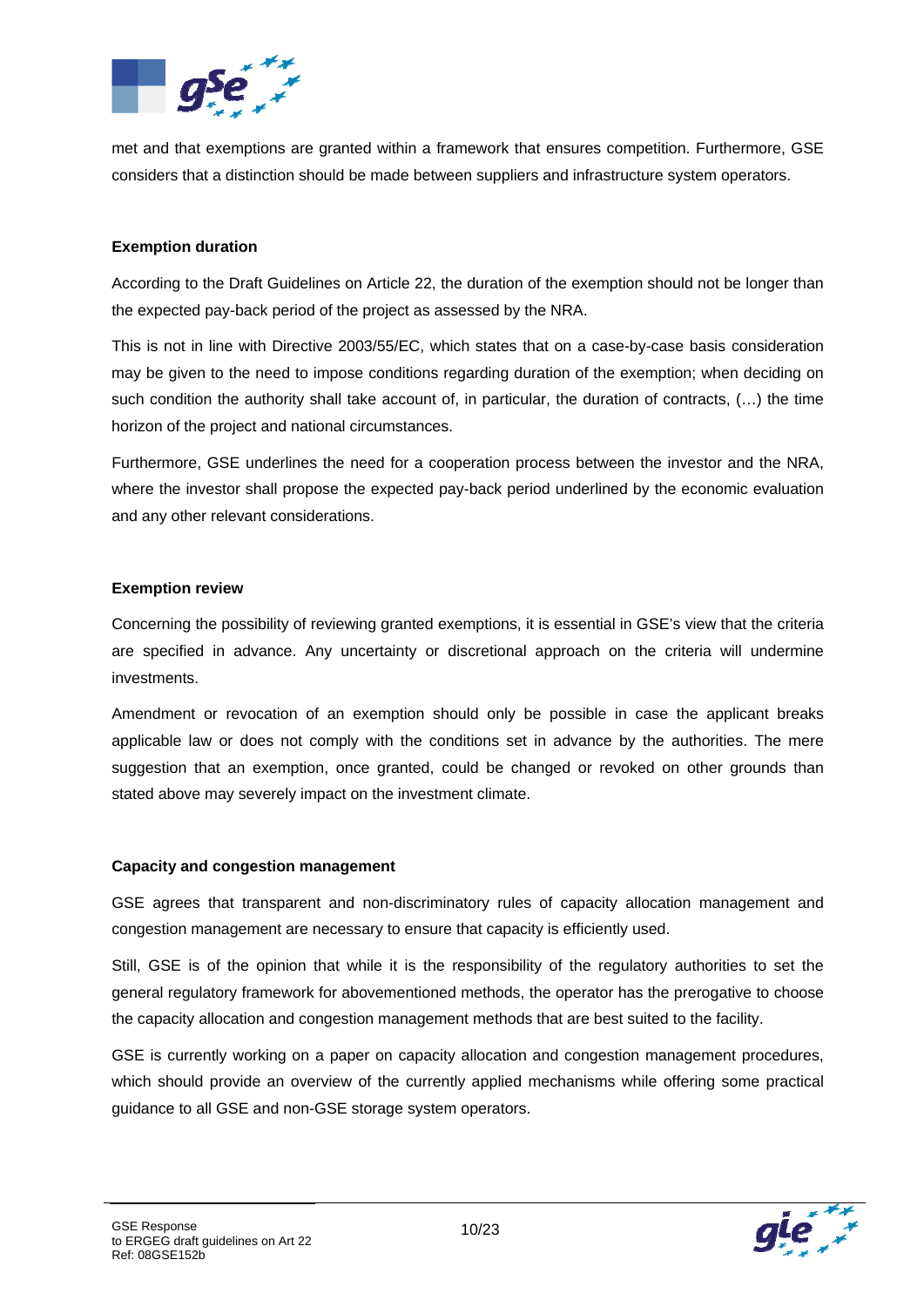

**Annex** 

### **Answers to questions to stakeholders**

**Q1. Do you consider the described general principles and guidelines appropriate to achieve a consistent and transparent framework for competent authorities when deciding on exemption procedures?** 

The described principles and guidelines may offer guidance for competent authorities when deciding on exemption procedures. However, we have a number of general and specific comments (listed above), which we offer for consideration.

#### **Q2. Do you consider the present scope of eligible infrastructure to be too narrow?**

In principle, all major infrastructures should be eligible and we do not see why any kind of infrastructure should be out of scope. This confirms the current practice, where other infrastructure than interconnectors, LNG and storage facilities have successfully applied for exemptions under Article 22.

**Q3. Do you consider open season (or comparable) procedures an important tool in assessing market demand for capacity with respect to determining the size of the project applying for exemption, as well as in the subsequent capacity allocation? Should open season (or comparable) procedures be mandatory?** 

Please refer to the GSE general comments on open seasons.

#### **Q4. Should open seasons also be used to allocate equity?**

The way equity is to be allocated should be decided by the initiators of the project. Allowing partners to participate will introduce additional conditions, either financially, technical or contractual, that might influence the access regime or the tariff structure envisaged by the initiators. An open season could be a mechanism to attract project partners and the initiators should be free to use a mechanism they prefer.

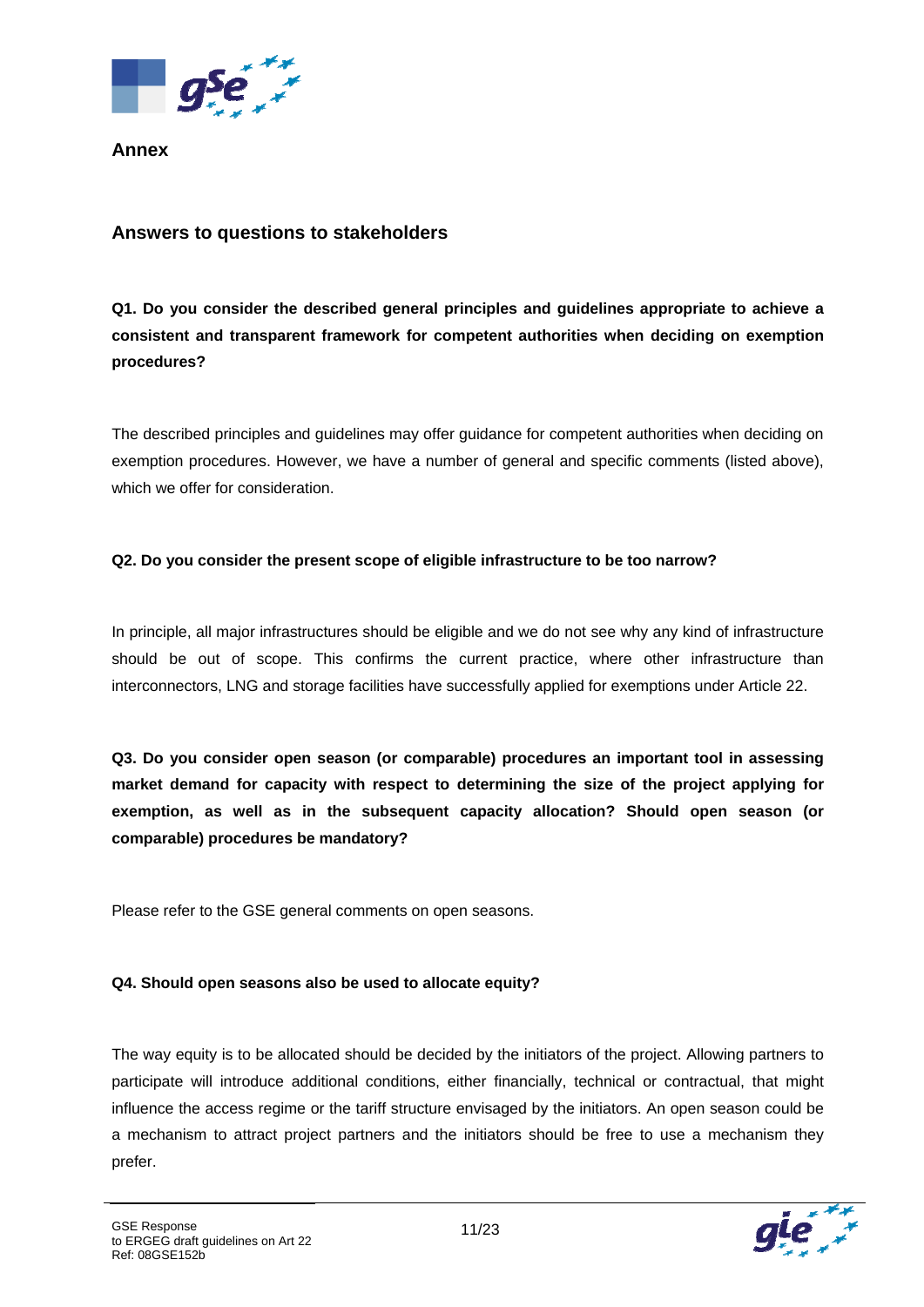

**Q5. Some stakeholders think that Art. 22 should be applied differently to LNG terminals as they may be generally better suitable for enhancing competition and security of supply than other types of eligible infrastructure. What is your point of view on this? If you agree, how should this be reflected in the guidelines?** 

Please see GLE response.

### **Q6. Are the described criteria for assessing the effects of an investment in infrastructure on enhancement of competition in gas supply appropriate?**

GSE agrees with ERGEG's position with regard to defining the relevant market in order to assess enhancement of competition. However, GSE would like to emphasize the fact that an incumbent can be a new entrant in a different market.

Furthermore, GSE does not see why (par. 3.2.1.2 under c) 'Predominant cost structure in the relevant market' should be a criterion for the assessment by the NRA. The project initiators will base their initiative on an economic analysis of the relevant market and may not be aware of the cost structure in the market as information on costs is generally confidential.

### **Q7. Are the described criteria for assessing the effects of an investment in infrastructure on enhancement of security of supply appropriate?**

These criteria could be appropriate but there seems to be no need to be prescriptive. There can be many reasons why a specific infrastructure investment could positively contribute to security of supply.

Furthermore, GSE does not understand why the NRA would assess the granting of an exemption for the same project to another party. The market is liberalised, which means the initiative for projects is with market parties. It is not the task of the NRA to determine which party 'wins' the project.

#### **Q8. Are the described criteria for the risk assessment appropriate?**

These criteria create confusion insofar they seem to be only related to rTPA. They are therefore not adapted to the specific case of storage because the regimes are different. Regulated TPA is not the only possible regime for storage.

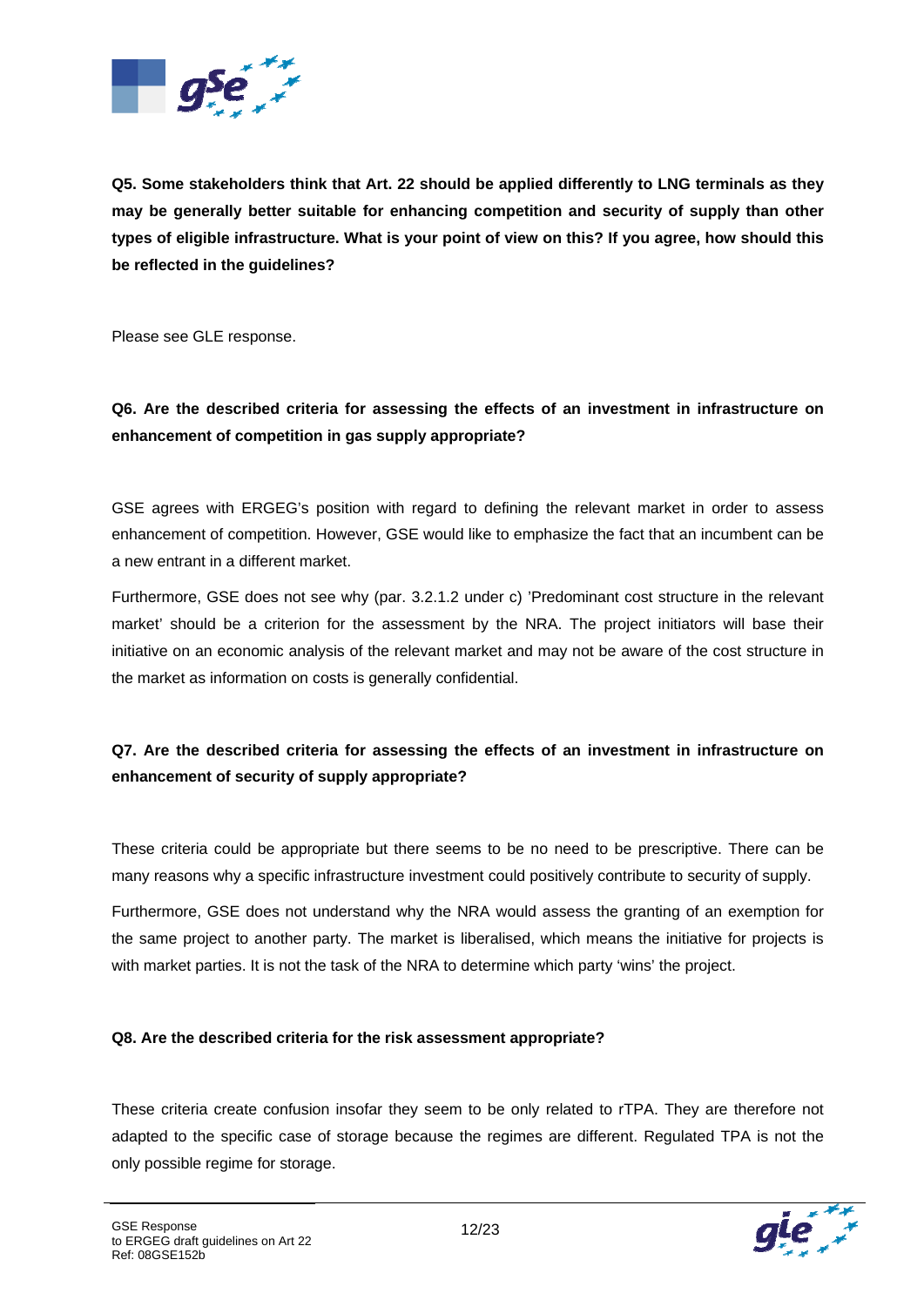

**Q9. Are the described criteria for assessing whether the exemption is not detrimental to competition or the effective functioning of the internal gas market or the efficient functioning of the regulated system to which the infrastructure is connected, appropriate?** 

The assessment could be supported by an analysis by the TSO that connects the new infrastructure with the gas network and that addresses if sufficient capacity can be allocated to the new infrastructure in a timely manner.

#### **Q10. To what extent should consultations with neighbouring authorities be done?**

For storage projects, such consultations should be limited to assessing the effect of the project on the neighbouring markets and only in cases where such effect can reasonably be expected.

**Q11. Parts 3.3.1.1 and 3.3.1.2 of the proposed guidelines deal respectively with partial and full exemptions. Do you consider the described decisions (partial/full exemption) appropriate in safeguarding the goal of Directive 2003/55/EC in making all existing infrastructure available on a non-discriminatory basis to all market participants and safeguarding the principle of proportionality?** 

Article 22 offers much flexibility to the project initiator respectively the deciding authority to adjust the request for an exemption and the decision on what will be exempted. Partial or full exemption of TPA and tariffs, if required limited in time, is possible. Such decisions should be taken on a case-by-case basis taking into account all relevant circumstances. Providing guidelines in this area should not restrict this flexibility.

As already stated in GSE's general comments, the Guidelines seem to consider only rTPA as an admissible regulatory regime and treat negotiated TPA as a partial exemption. This is in contradiction with the Directive, where for gas storage, Member States can choose between regulated or negotiated access.

**Q12. Do you believe that Art 22 exemptions should also benefit incumbents or their affiliates? If yes in what way and to what extent?** 

Yes. Please refer to the GSE general comments.

GSE Response

Ref: 08GSE152b

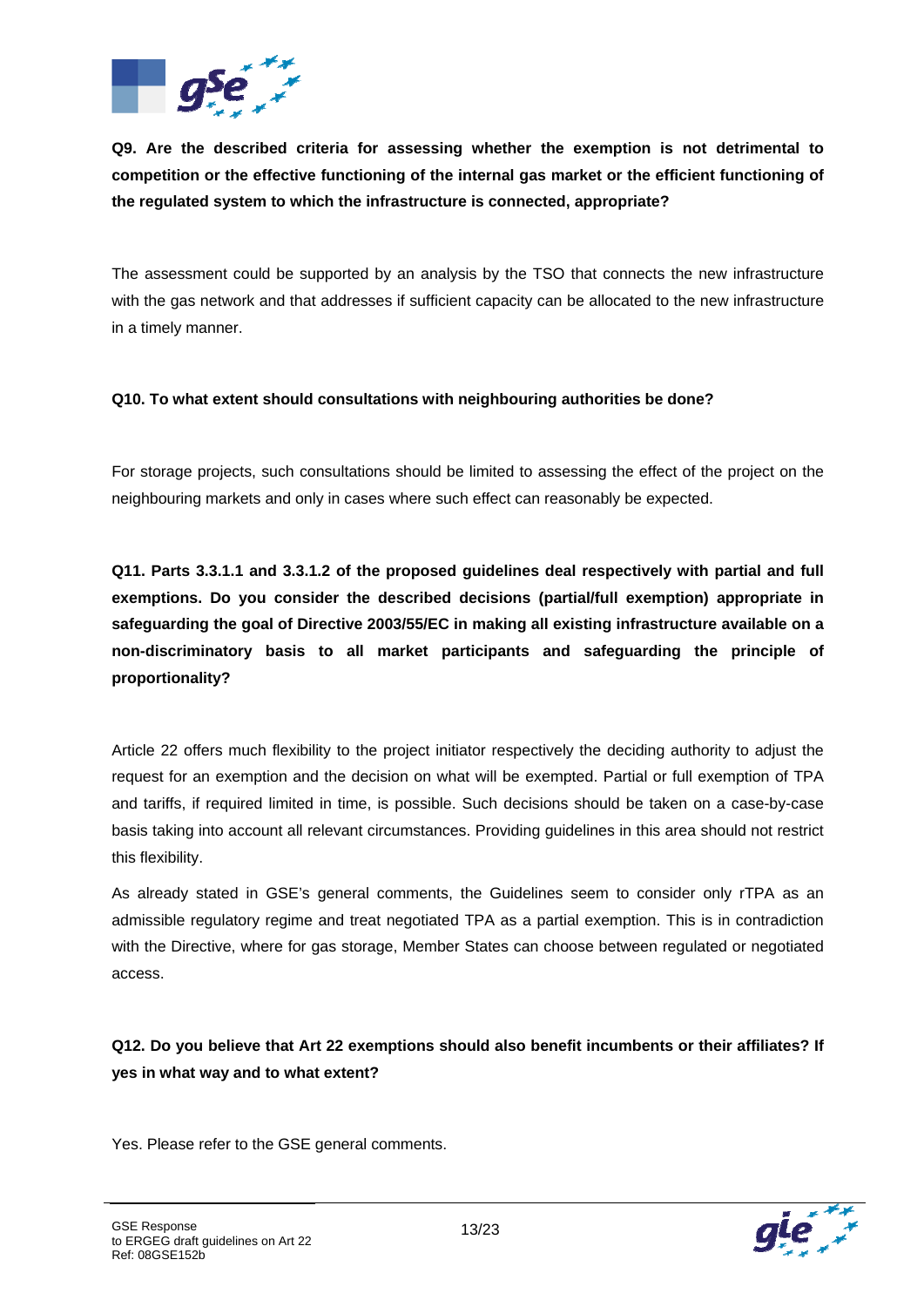

**Q13. Do you agree that under certain circumstances, deciding authorities should be entitled to review the exemption? How can it be assured that this does not undermine the investment?** 

Please refer to the GSE general comments.

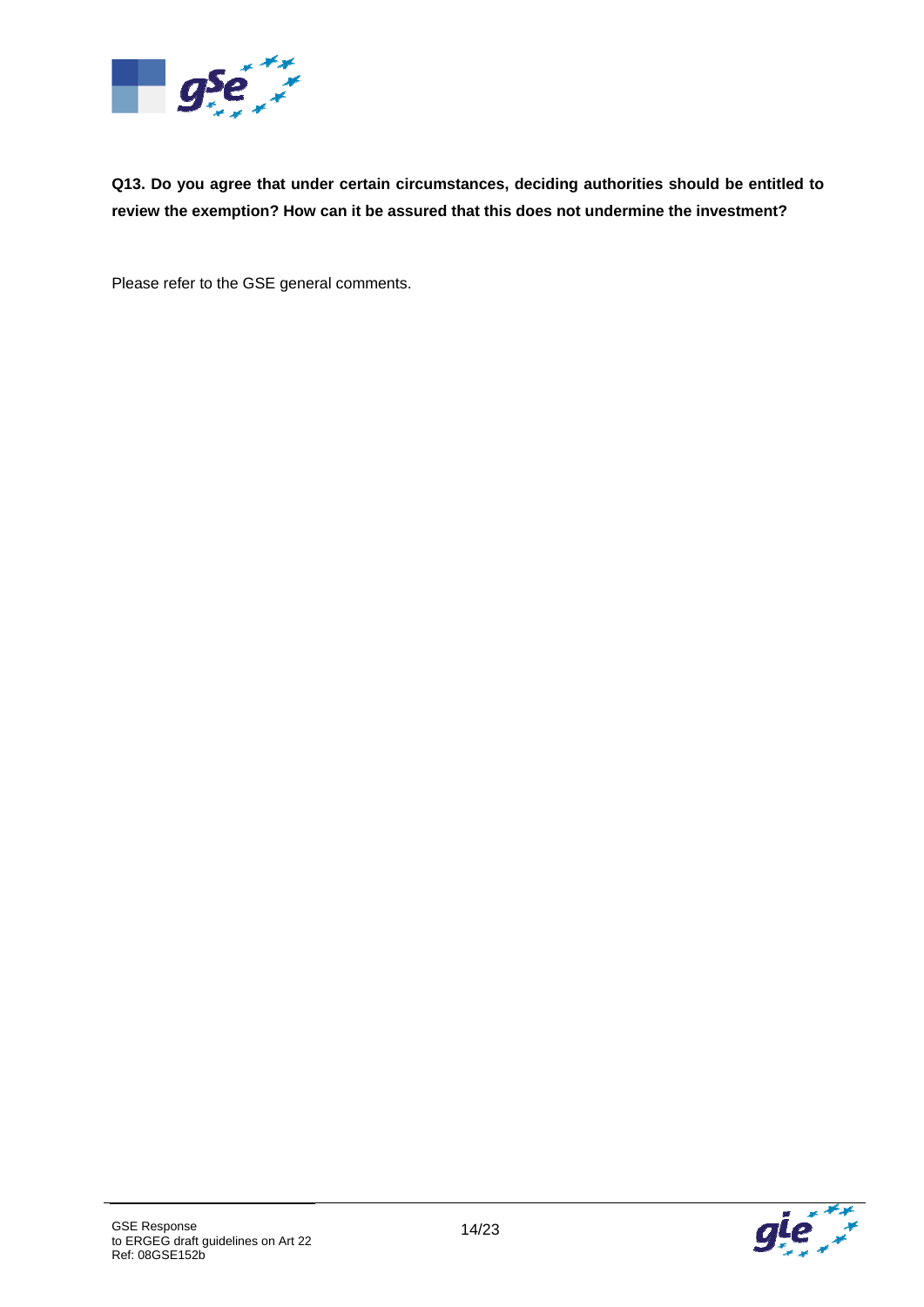

# **GLE Response to ERGEG Draft Guidelines on Article 22**

#### **Introduction**

- 1. In March 2008, ERGEG issued the Draft Guidelines on Article 22 and successively launched a public consultation involving all the stakeholders. ERGEG aims with this document at creating a "harmonised and transparent framework for competent authorities when deciding on exemption procedures".
- 2. GLE would like to stress its views about Article 22, in particular:
	- (i) Investments in new LNG infrastructures (new facilities or expansion of existing ones) are crucial for supporting effectively the functioning of the gas market in Europe.
	- (ii) Article 22 exemptions are one of the tools to facilitate investments in major infrastructures such as LNG Terminals. Application of Article 22 of the Second Gas Directive may foster investment climate but when exemptions are granted, these should not be detrimental to the effective functioning of the internal gas market and take into account the interests of existing LNG Terminals both subject to rTPA and exempt;
	- (iii) the existing procedural note from the Commission (30.01.2004) provides sufficient guidance to determine exemption from certain provisions of third party access regime;
	- (iv) exemption procedures shall prevent the introduction of market distortions, taking into account the investment system rules applied in each country;
	- (v) Article 22 should be addressed to allow access and tariff exemption provided that transparency and non-discriminatory approach is complied with.
- 3. This GLE document is intended to provide input into ERGEG's work on developing the draft Guidelines according to the above views. The document is based on ERGEG's questions to

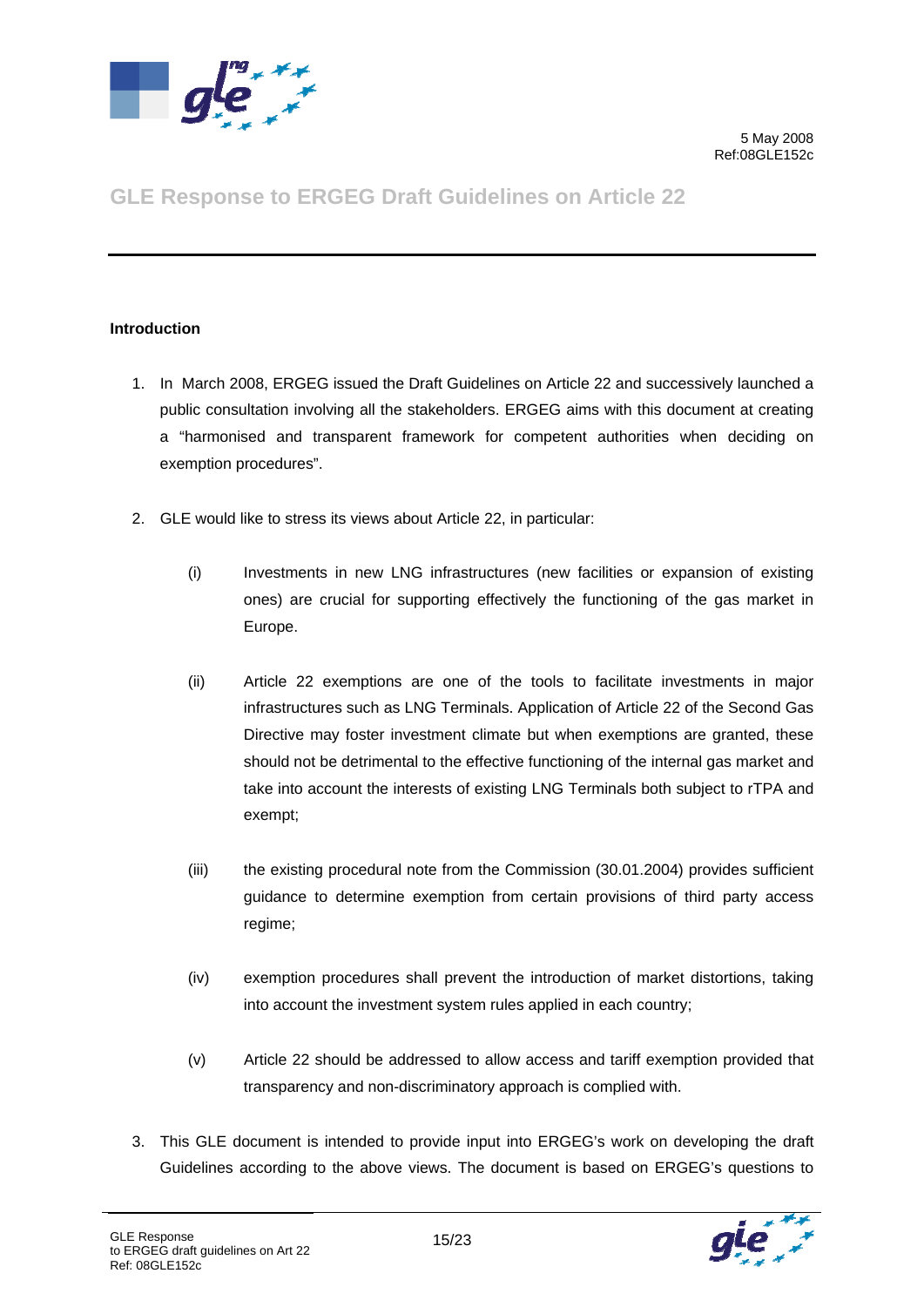

stakeholders included as part of Guidelines consultation. Additional comments have been included where there is otherwise no suitable question raised by ERGEG that allows GLE concerns to be expressed.

4. For the sake of clarity, neither GLE nor individual GLE stakeholders are deemed to agree or disagree with those Guidelines which are not commented upon here.

### **Comments relating to the General Principles on Article 22 Exemptions**

5. GLE welcomes the ERGEG initiative for the harmonisation of the criteria for granting an exemption, improving the approach and evaluation consistency between NRAs. The significant amount of infrastructure projects which either received exemptions or is in the process of requesting them demonstrates the success of Article 22 in attracting investments.

Therefore the need for a harmonisation and a more consistent approach in the EU Countries should not prevent exemption from being considered on a case-by-case basis.

- 6. GLE considers that a sound and stable investment climate is crucial for capital-intensive LNG regasification infrastructure development. A fair rate of return which reflects the level of the risk attached to the LNG investment should be ensured.
- 7. GLE's general position is that the Draft Guidelines should stay within the scope of the legislative text of Article 22 of the Gas Directive and should not impose or imply additional requirements.
- 8. GLE agrees that it is important to thoroughly assess applications for Article 22 exemptions, however, whilst it is important to assess related information, it is also important to ensure that there is a balance in terms of the information requirement and the associated costs for the project initiator, given that such projects, if unsuccessful, will not go ahead and therefore any upfront costs may represent a significant risk.
- 9. The Draft Guidelines appear to emphasize a high improbability for an incumbent to receive an exemption. GLE considers that the Guidelines should not impede any operator from applying Art. 22 exemptions, whether they are incumbents (or their affiliates) or new comers, provided that the five criteria under Article 22 are met and that exemptions are granted within a framework that ensures competition.

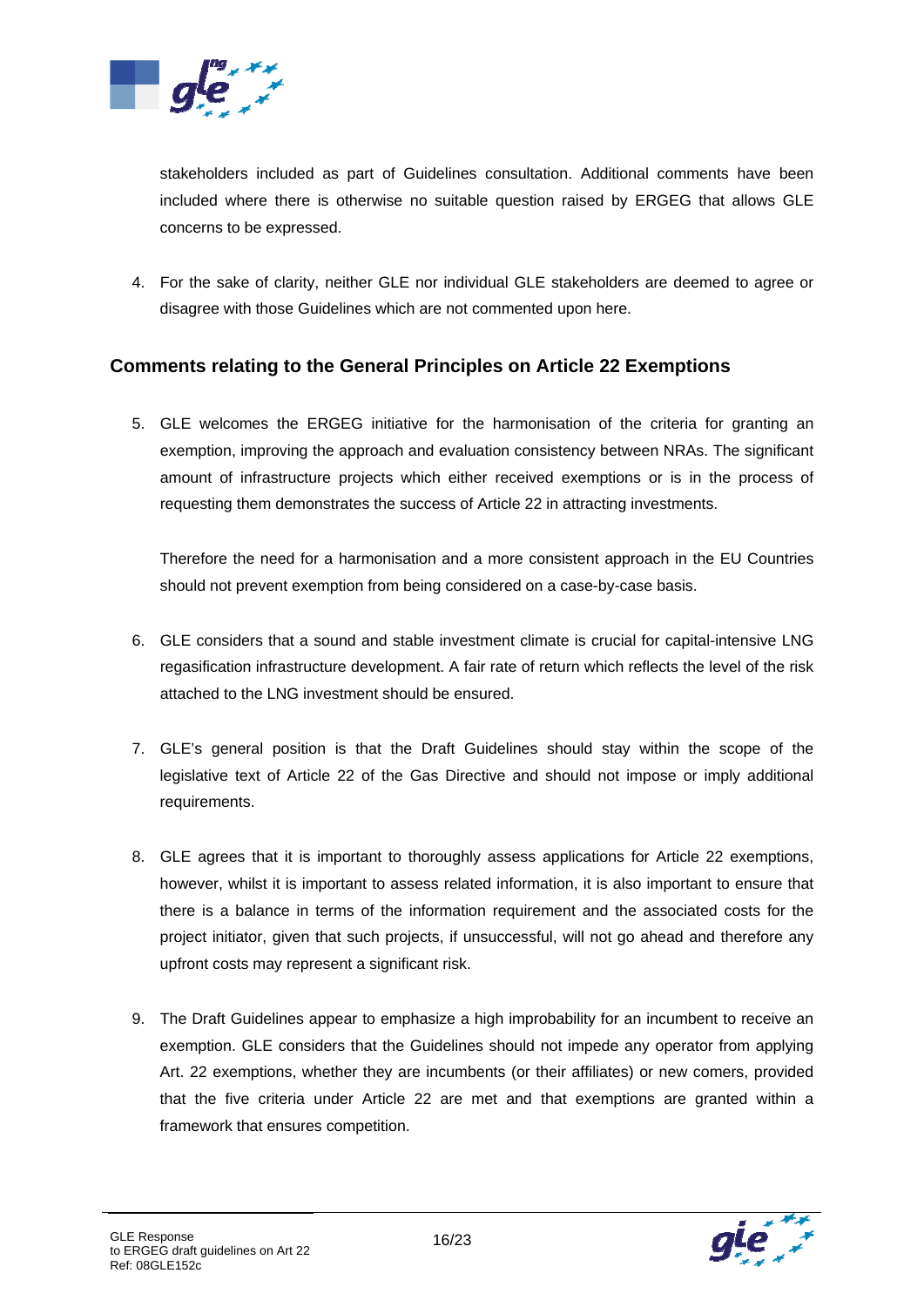

10. In GLE's view regulatory guidance notes on the criteria that may be used in the review of an exemption application should be carefully specified and be available to project developers in advance. Uncertainty on the criteria and any lack of visibility will undermine confidence of investors. A review of an exemption that has been granted should only be possible where the behaviour of the facility owner/operator is proven to result in negative effects on competition or does not comply with one or more of the conditions included as part of the Exemption order. Even a mere suggestion that an exemption, once granted, could be changed or revoked on other grounds than those stated above will severely undermine investment confidence.

### **Questions for stakeholders**

**Q1. Do you consider the described general principles and guidelines appropriate to achieve a consistent and transparent framework for competent authorities when deciding on exemption procedures?** 

- 11. As stated in the previous paragraph, the significant amount of infrastructure projects either received exemptions or are in the process of requesting them demonstrates the success of Article 22 in attracting investments. However, the need for a harmonisation and a more consistent approach in the EU Countries can not be detrimental to the efficacy of this tool or to the operation of facilities under it.
- 12. The guidance has to be defined broadly enough so that the National Regulatory Authorities can apply these without risk of conflict in their national market circumstances. This is particularly important for those Member States where rTPA has hitherto been the preferred direction of the NRAs.
- 13. The Draft Guidelines should be limited to that of interpretive guidance to competent Authorities based on the 5 tests included in Article 22, and should not arbitrarily reduce the possibility for granting an exemption. Anyway the Guidelines should also underline that NRAs can of course continue to be allowed the option to determine whether appropriate long term and stable incentives can be made available for the operation of a new facility under an rTPA regime taking into account the consequences for consumers in the relevant markets.
- 14. The described principles and guidelines may offer guidance for competent authorities when deciding on exemption procedures. However, GLE has a number of general and specific comments which should be taken into consideration



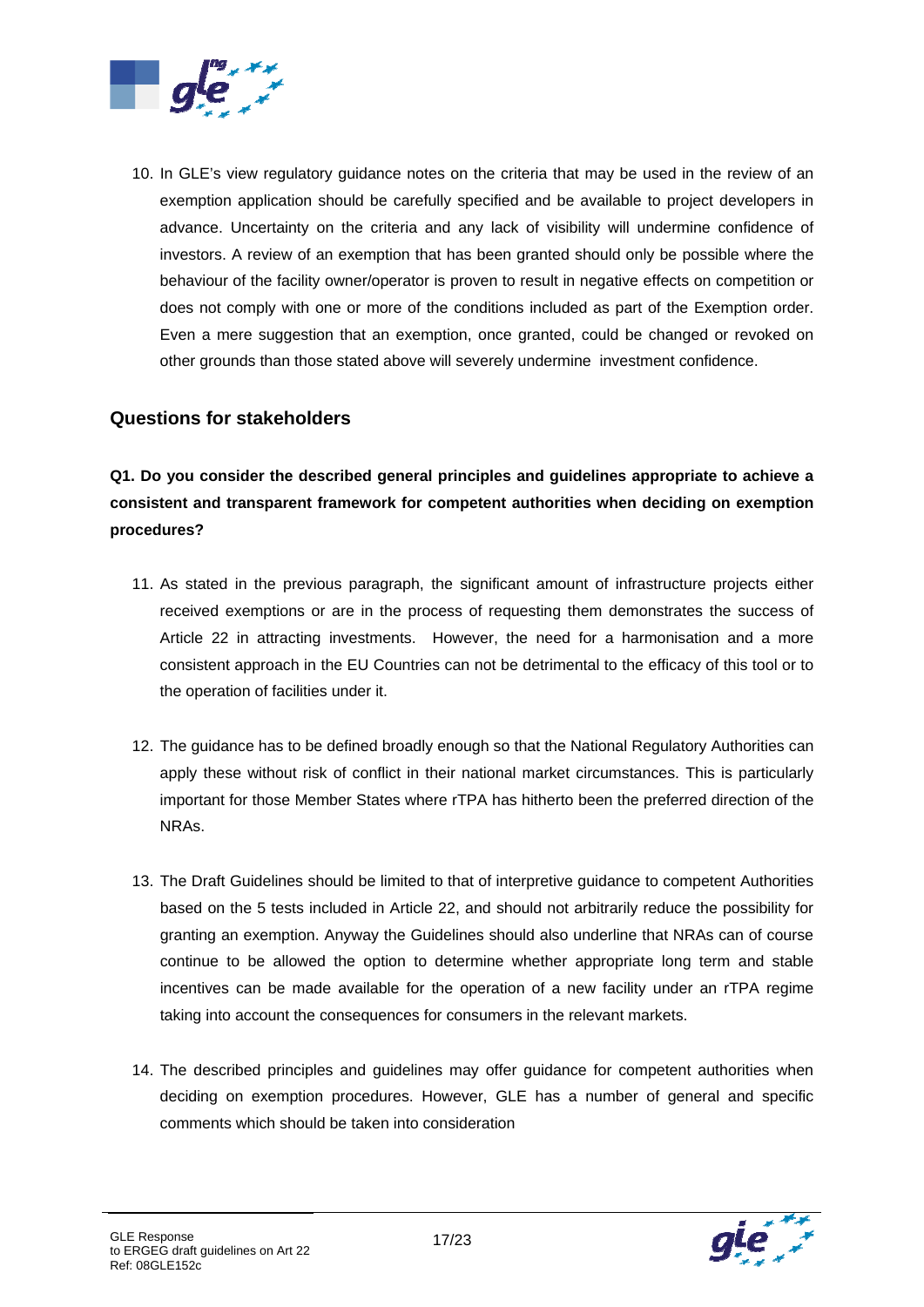

#### **Q2. Do you consider the present scope of eligible infrastructure to be too narrow?**

15. GLE believes that the Draft Guidelines on Article 22 should not go beyond that envisaged or allowed by the Directive and the scope should be limited to that mentioned in the Directive.

Actually the aim of the guidelines is to provide detail for the process through which applications will be considered, rather than redefining the scope of the eligible infrastructure. Consequently, GLE does not consider this matter consistent with the scope of the current consultation.

- 16. Giving the above, and bearing in mind that the Directive 2003/55/EC establishes that only "major new gas infrastructures, i.e. interconnectors between Member States, LNG and storage infrastructures may be exempted", GLE considers that new technologies are neither mentioned in the Directive nor in the 3rd Package proposal. On this basis new projects should be analysed under the five tests mentioned in Article 22 regardless the type of technology used for the development of the infrastructure.
- 17. For the same reasons a non duplicable facility should be treated no differently to that of a non duplicable facility in the review process. Of course in certain circumstances it might be expected that the decision or conditions for exemption might be different for a non duplicable facility in a Member State than they might be for an equivalent duplicable facility in another Member State.

**Q3. Do you consider open season (or comparable) procedures an important tool in assessing market demand for capacity with respect to determining the size of the project applying for exemption, as well as in the subsequent capacity allocation? Should open season (or comparable) procedures be mandatory?** 

- 18. The Open Season (or comparable mechanism) is an effective market based method for assessing the market demand providing the mechanism both for identification of the level of market interest and for an efficient and non discriminatory initial allocation capacity. Anyway, when applied, this procedure should ensure that:
	- Project companies do not offer unattractive terms in order to deter third party participation;
	- Capacity allocation is done in a transparent and non-discriminatory way.

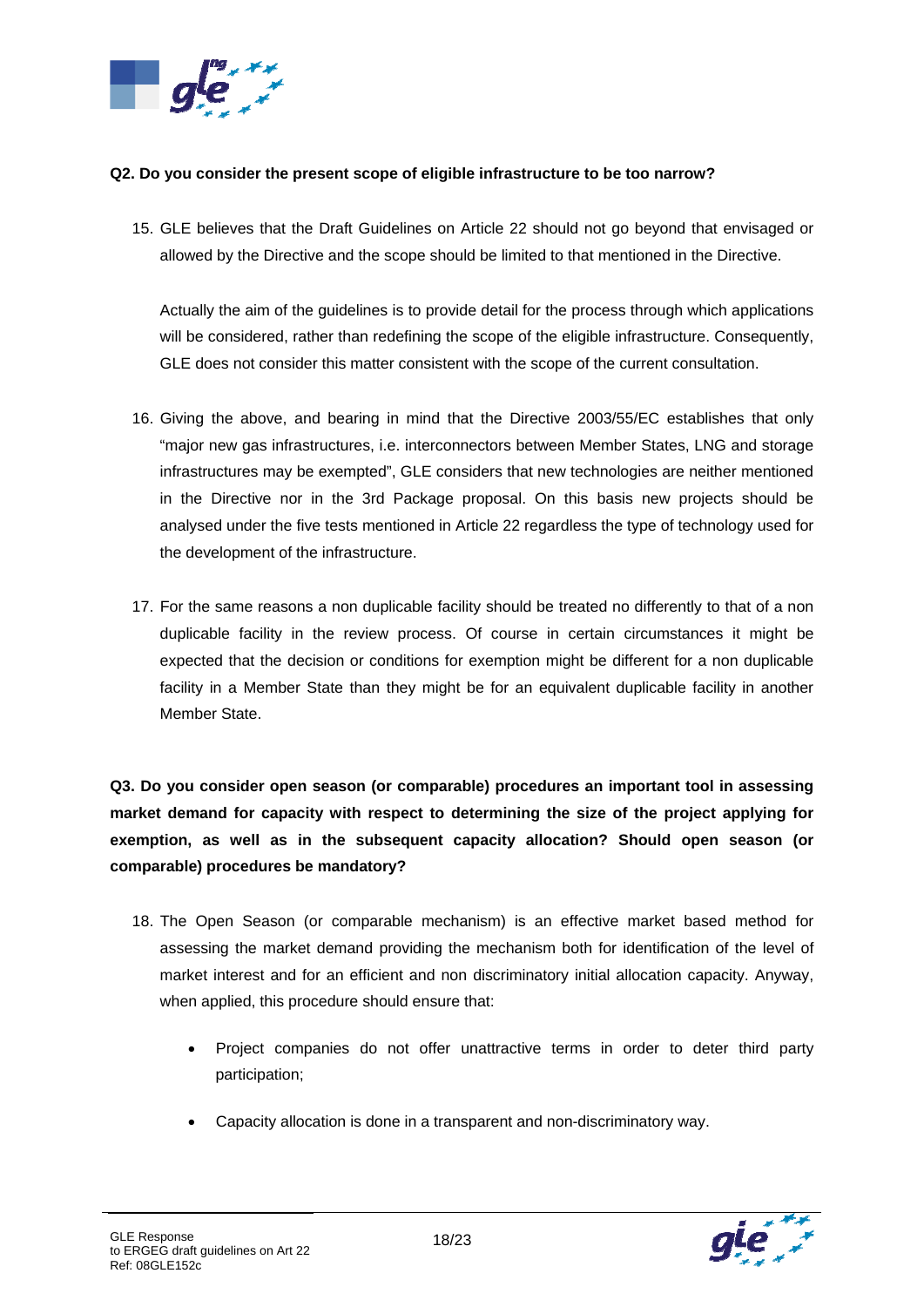

- 19. GLE generally believes that the Open Season relevance, during the procedure for the application of article 22, depends on different factors like the national regulation framework, the technical constraints, the business model, the need to increase the security of supply differentiating the gas sources and so on.
- 20. Therefore open seasons (or comparable mechanisms) may be a helpful tool in assessing market demand but should not be mandatory.

#### **Q4. Should open seasons also be used to allocate equity?**

21. The allocation of equity is out of the scope of the Draft Guidelines on Article 22. The subject who invests in a new infrastructure in defining investment programme shall be free to choose the partners considered more reliable and suitable for the project. The way equity is to be allocated should be decided by the initiators of the project that shall decide the ownership structure of the project, without any mandatory provisions.

**Q5. Some stakeholders think that Art. 22 should be applied differently to LNG terminals as they may be generally better suitable for enhancing competition and security of supply than other types of eligible infrastructure. What is your point of view on this? If you agree, how should this be reflected in the guidelines?** 

- 22. In principle there are not sufficient reasons for a different application of Article 22 to LNG Terminals as regards other eligible infrastructure.
- 23. However GLE believes that, being understood that the five tests of the Directive and a homogeneous approach for the application of Article 22 are respected, is reasonable that any guidelines adopted should allow the specificities of the LNG sector to be taken into account in the determination of an exemption decision.

**Q6. Are the described criteria for assessing the effects of an investment in infrastructure on enhancement of competition in gas supply appropriate?** 

24. GLE supports the approach described in 3.2.1 in the Draft Guidelines. .

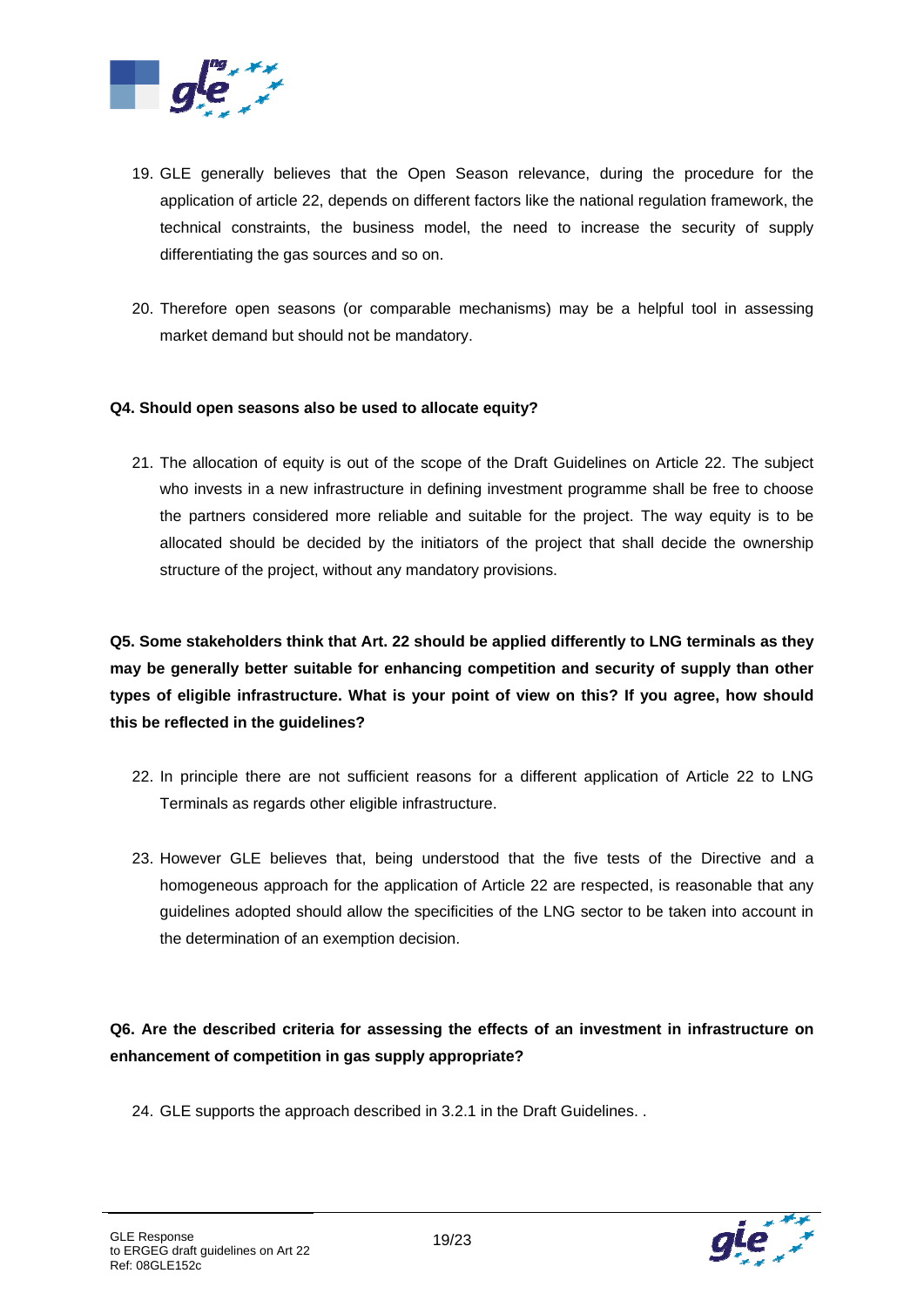

- 25. GLE supports 3.2.1.2 a) namely that an applicant provides information on its market position. The applicant will only be required to provide information on the market position of others where such information is publicly available or is available through an appropriate market consultant.
- 26. GLE agrees that an assessment such as that proposed under 3.2.1.2 b) will be required but any such analysis should, in the case of an exporter should at least focus on the position of that exporter within the relevant market (production and supply of gas including LNG).
- 27. GLE broadly agrees with the items to be assessed under 3.2.1.2.c) but questions the requirement for ranking projects and does not see why 'Predominant cost structure in the relevant market' should be a criterion for the assessment by the NRA. The project initiators will base their initiative on an economic analysis of the relevant market and may not be aware of the cost structure in the market as information on costs is confidential.

### **Q7. Are the described criteria for assessing the effects of an investment in infrastructure on enhancement of security of supply appropriate?**

28. The criteria could be appropriate but there seems to be no need to be prescriptive with the risk to create a barrier to the investment. There can be many reasons why a specific infrastructure investment could positively contribute to security of supply.

#### **Q8. Are the described criteria for the risk assessment appropriate?**

- 29. The NRA may evaluate whether appropriate incentives can be made available to a project sponsor under an rTPA regime. In particular as the NRA is expected to demonstrate that it is capable of offering a clear, stable and predictable regulatory framework including i) a fair rate of return for new investments, ii) clarity and transparency of the rules applied to new infrastructures iii) long term visibility on returns to companies that are investing iv) possibility to sign long term contracts with respect to the new capacity built according to market request (e.g. open season). An NRA cannot however prevent an application under Article 22 being made nor resist a review of such an application.
- 30. An exemption may be granted when in the view of the deciding authority the relevant tests of Article 22 are met.

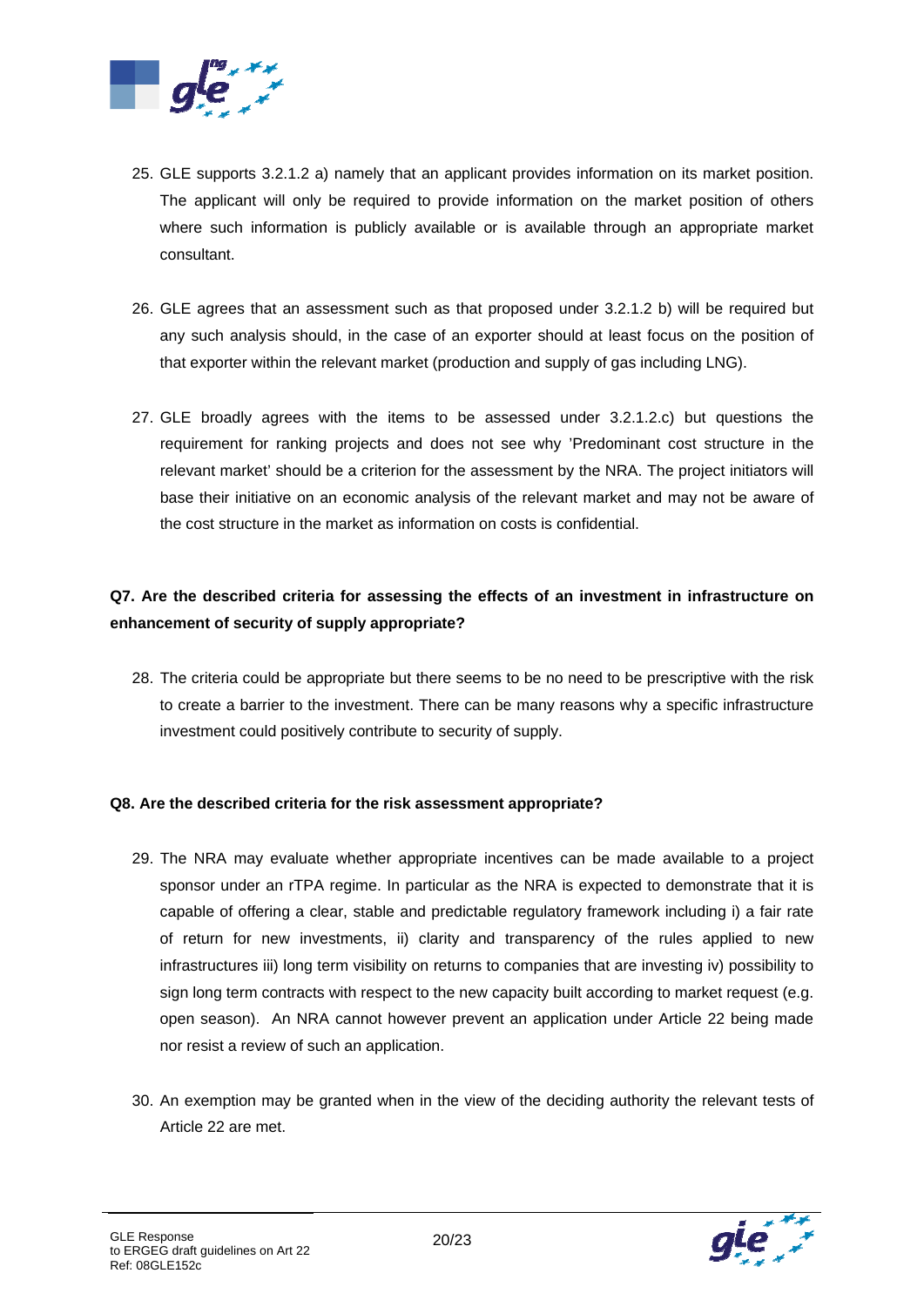

31. GLE questions the significance of throughput estimates in the risk analysis. At the point of allocating primary capacity throughput is, or is largely, irrelevant to a merchant infrastructure owner when seeking most favourable financing. The level and duration of capacity contracts are on the other hand extremely important. For an integrated project involving "own use" production, the initial export market risk will also be an important element in the assessment of financing terms.

## **Q9. Are the described criteria for assessing whether the exemption is not detrimental to competition or the effective functioning of the internal gas market or the efficient functioning of the regulated system to which the infrastructure is connected, appropriate?**

- 32. The criteria mentioned in the Draft Guidelines on Article 22 are broadly appropriate but some matters should be more carefully considered: for instance the requirements for investment in the system to which the infrastructure is connected and the impacts on the existing terminals.
- 33. About the requirements for investment, the assessment could be supported by a timely analysis by the TSO that connects the new infrastructure with the gas network and which makes clear the timing and mechanism by which sufficient transmission capacity can be allocated to the new infrastructure.
- 34. As regards the potential detrimental impacts of the exemption over the existing LNG terminals subject to rTPA, it should be analysed whether the new LNG terminal could put at risk cost recovery of existing LNG terminals subject to rTPA.

#### **Q10. To what extent should consultations with neighbouring authorities be done?**

35. GLE notes that Art. 22 paragraph 3 (e) does not apply to LNG. In case that a LNG terminal requesting for an exemption could affect interconnected markets, it should be left to the NRA decision whether consultations with neighbouring authorities should be done.

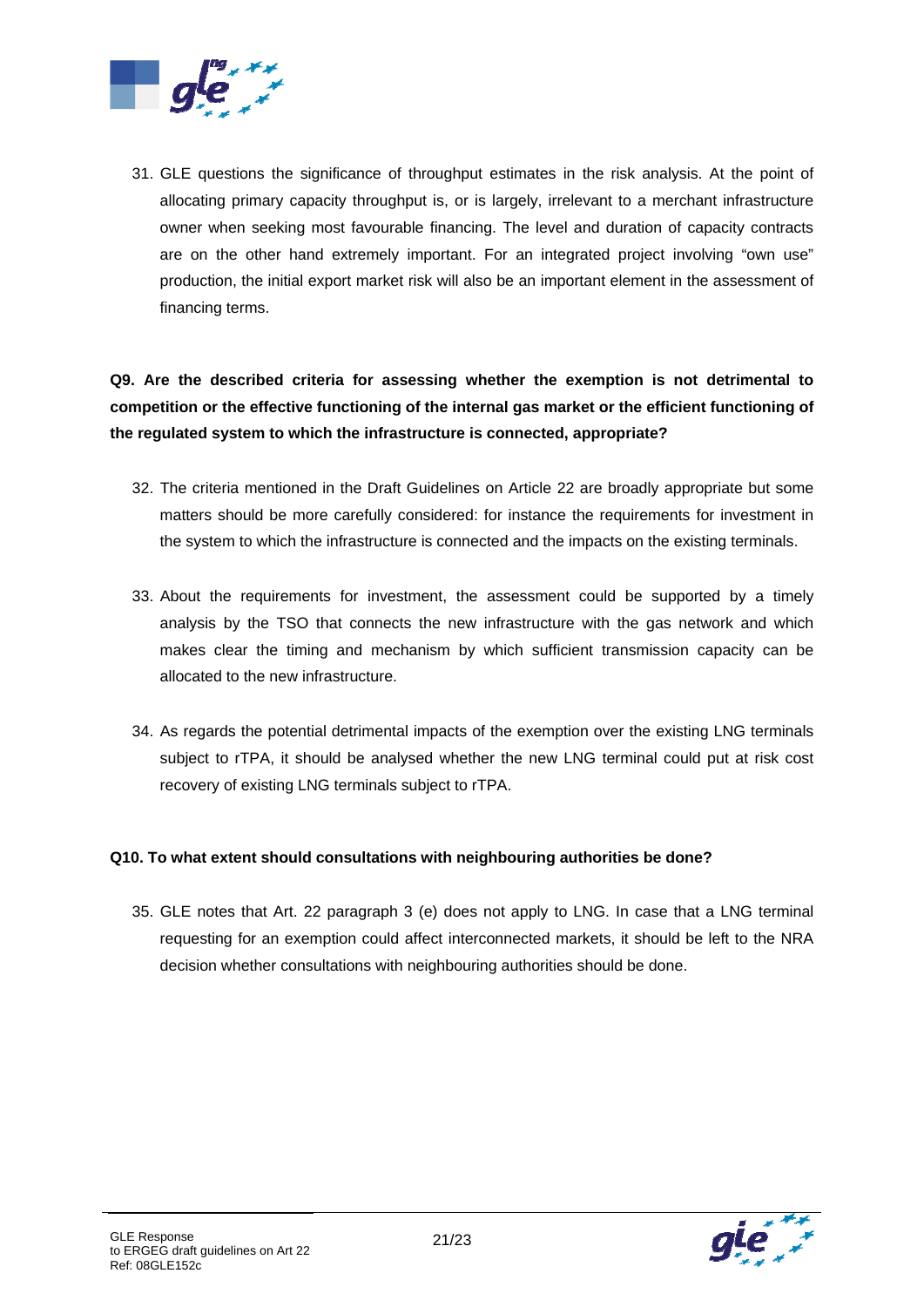

**Q11. Parts 3.3.1.1 and 3.3.1.2 of the proposed guidelines deal respectively with partial and full exemptions. Do you consider the described decisions (partial/full exemption) appropriate in safeguarding the goal of Directive 2003/55/EC in making all existing infrastructure available on a non-discriminatory basis to all market participants and safeguarding the principle of proportionality?** 

- 36. The Draft Guidelines on Article 22 offers a sufficient flexibility and GLE agrees that there should be no limitation on the range of possible exemptions that could be applied for and granted.
- 37. GLE would again point out that the solutions to be adopted should be taken on case-by-case taking into account all relevant circumstances.

### **Q12. Do you believe that Art 22 exemptions should also benefit incumbents or their affiliates? If yes in what way and to what extent?**

38. If the Article 22 tests are considered passed by the rigorous application of the procedures under question, then it should not matter whether an incumbent or its affiliates derives some benefit.

### **Q13. Do you agree that under certain circumstances, deciding authorities should be entitled to review the exemption? How can it be assured that this does not undermine the investment?**

39. Concerning the possibility of reviewing exemptions, as already stated at point 10 of the present document, it is essential in GLE's view that the criteria are well ex-ante specified. Otherwise, the uncertainty on the criteria and the lack of visibility will undermine investments. A review of an exemption should only be possible in case the applicant breaks that law or does not comply with the conditions set in advance by the authorities.

Any other retrospective adjustment of the exemption, for terms and conditions granted, would be detrimental to owner and user confidence in the regulatory regime.

40. Any automatic right to review an exemption based on conditions that are outside the control of the owner/operator creates uncertainty and potentially jeopardises investment. For instance Section 3.3.1.3 b (duration) proposes that an exemption that is dependent on "market